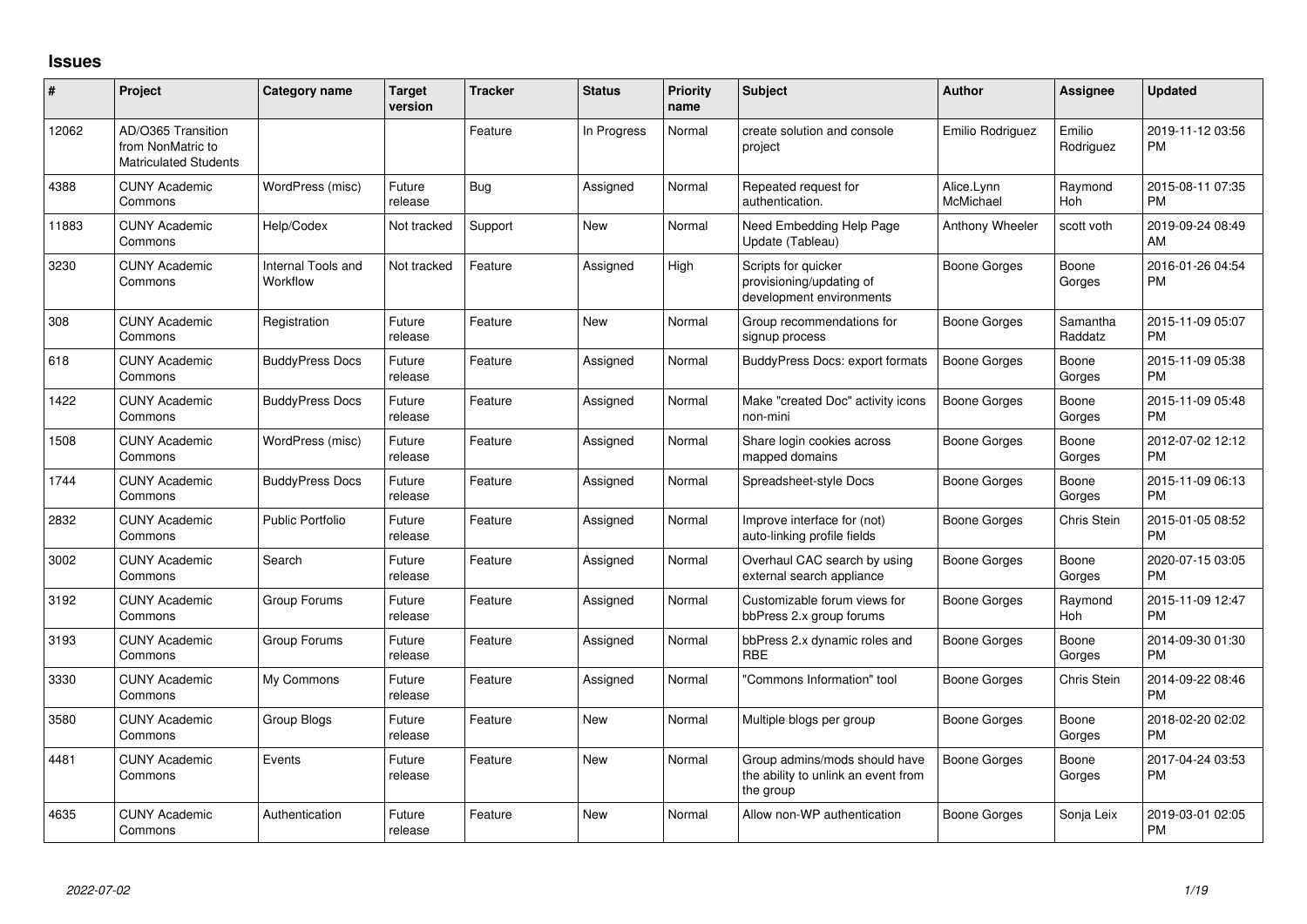| #     | Project                         | Category name               | <b>Target</b><br>version | Tracker    | <b>Status</b>        | <b>Priority</b><br>name | Subject                                                                                                      | Author              | <b>Assignee</b> | <b>Updated</b>                |
|-------|---------------------------------|-----------------------------|--------------------------|------------|----------------------|-------------------------|--------------------------------------------------------------------------------------------------------------|---------------------|-----------------|-------------------------------|
| 5234  | <b>CUNY Academic</b><br>Commons | Membership                  | Future<br>release        | Feature    | Assigned             | Normal                  | Write Unconfirmed patch for WP                                                                               | <b>Boone Gorges</b> | Boone<br>Gorges | 2016-10-24 11:18<br>AM        |
| 5488  | <b>CUNY Academic</b><br>Commons | Social Paper                | Future<br>release        | Bug        | New                  | Normal                  | Add a "last edited by" field to<br>Social Paper group directories                                            | <b>Boone Gorges</b> |                 | 2016-04-21 10:05<br><b>PM</b> |
| 5489  | <b>CUNY Academic</b><br>Commons | Social Paper                | Future<br>release        | Feature    | New                  | Normal                  | Asc/desc sorting for Social Paper<br>directories                                                             | <b>Boone Gorges</b> |                 | 2016-04-21 10:06<br><b>PM</b> |
| 6332  | <b>CUNY Academic</b><br>Commons | WordPress (misc)            | Future<br>release        | Feature    | New                  | Normal                  | Allow uploaded files to be marked<br>as private in an ad hoc way                                             | <b>Boone Gorges</b> |                 | 2016-10-17 11:41<br><b>PM</b> |
| 7022  | <b>CUNY Academic</b><br>Commons | Announcements               | Future<br>release        | Bug        | New                  | Normal                  | Sitewide announcements should<br>be displayed on, and dismissable<br>from, mapped domains                    | <b>Boone Gorges</b> | Boone<br>Gorges | 2018-03-22 10:18<br>AM        |
| 7663  | <b>CUNY Academic</b><br>Commons | Social Paper                | Future<br>release        | Bug        | New                  | Normal                  | Social Paper notifications not<br>formatted correctly on secondary<br>sites                                  | <b>Boone Gorges</b> | Boone<br>Gorges | 2018-04-16 03:52<br><b>PM</b> |
| 9720  | <b>CUNY Academic</b><br>Commons | Authentication              | Future<br>release        | Feature    | New                  | Normal                  | The Commons should be an<br>oAuth provider                                                                   | <b>Boone Gorges</b> |                 | 2019-03-01 02:04<br><b>PM</b> |
| 9926  | <b>CUNY Academic</b><br>Commons | <b>WordPress Plugins</b>    | Future<br>release        | Bug        | New                  | Normal                  | twitter-mentions-as-comments<br>cron jobs can run long                                                       | <b>Boone Gorges</b> | Boone<br>Gorges | 2018-10-24 12:34<br><b>PM</b> |
| 10380 | <b>CUNY Academic</b><br>Commons | WordPress (misc)            | Future<br>release        | Feature    | In Progress          | Normal                  | Remove blacklisted plugins                                                                                   | <b>Boone Gorges</b> |                 | 2022-04-26 12:00<br><b>PM</b> |
| 10580 | <b>CUNY Academic</b><br>Commons | Information<br>Architecture | Future<br>release        | Design/UX  | <b>New</b>           | Normal                  | Primary nav item review                                                                                      | <b>Boone Gorges</b> | Sara Cannon     | 2022-06-28 01:29<br><b>PM</b> |
| 10794 | <b>CUNY Academic</b><br>Commons | Performance                 | Not tracked              | Bug        | New                  | Normal                  | Memcached connection<br>occasionally breaks                                                                  | Boone Gorges        | Boone<br>Gorges | 2018-12-06 03:30<br><b>PM</b> |
| 11024 | <b>CUNY Academic</b><br>Commons | WordPress (misc)            | Future<br>release        | Bug        | New                  | Normal                  | Subsites should not show "you<br>should update your .htaccess<br>now" notice after permalink setting<br>save | <b>Boone Gorges</b> |                 | 2019-01-28 01:35<br><b>PM</b> |
| 11392 | <b>CUNY Academic</b><br>Commons |                             | Future<br>release        | <b>Bug</b> | New                  | Normal                  | Migrate users away from<br><b>StatPress</b>                                                                  | <b>Boone Gorges</b> |                 | 2019-04-23 03:53<br><b>PM</b> |
| 11517 | <b>CUNY Academic</b><br>Commons |                             | Not tracked              | Feature    | Assigned             | Normal                  | wp-accessibility plugin should not<br>strip 'target="_blank" by default                                      | <b>Boone Gorges</b> | Laurie Hurson   | 2019-09-24 09:57<br>AM        |
| 11834 | <b>CUNY Academic</b><br>Commons | <b>Group Files</b>          | Future<br>release        | Feature    | New                  | Normal                  | Improved tools for managing<br>group file folders                                                            | <b>Boone Gorges</b> | Sonja Leix      | 2019-09-06 03:55<br><b>PM</b> |
| 11945 | <b>CUNY Academic</b><br>Commons | Reckoning                   | Future<br>release        | Feature    | Reporter<br>Feedback | Normal                  | Add Comments bubble to<br>Reckoning views                                                                    | <b>Boone Gorges</b> | Boone<br>Gorges | 2019-11-12 05:14<br>PM.       |
| 12042 | <b>CUNY Academic</b><br>Commons | <b>Email Notifications</b>  | Future<br>release        | Feature    | New                  | Normal                  | Improved error logging for BPGES   Boone Gorges<br>send queue                                                |                     | Boone<br>Gorges | 2021-11-19 12:25<br><b>PM</b> |
| 12091 | <b>CUNY Academic</b><br>Commons | Group Files                 | Future<br>release        | Feature    | New                  | Normal                  | Improved pre-upload file validation   Boone Gorges<br>for bp-group-documents                                 |                     | Boone<br>Gorges | 2019-11-14 01:21<br><b>PM</b> |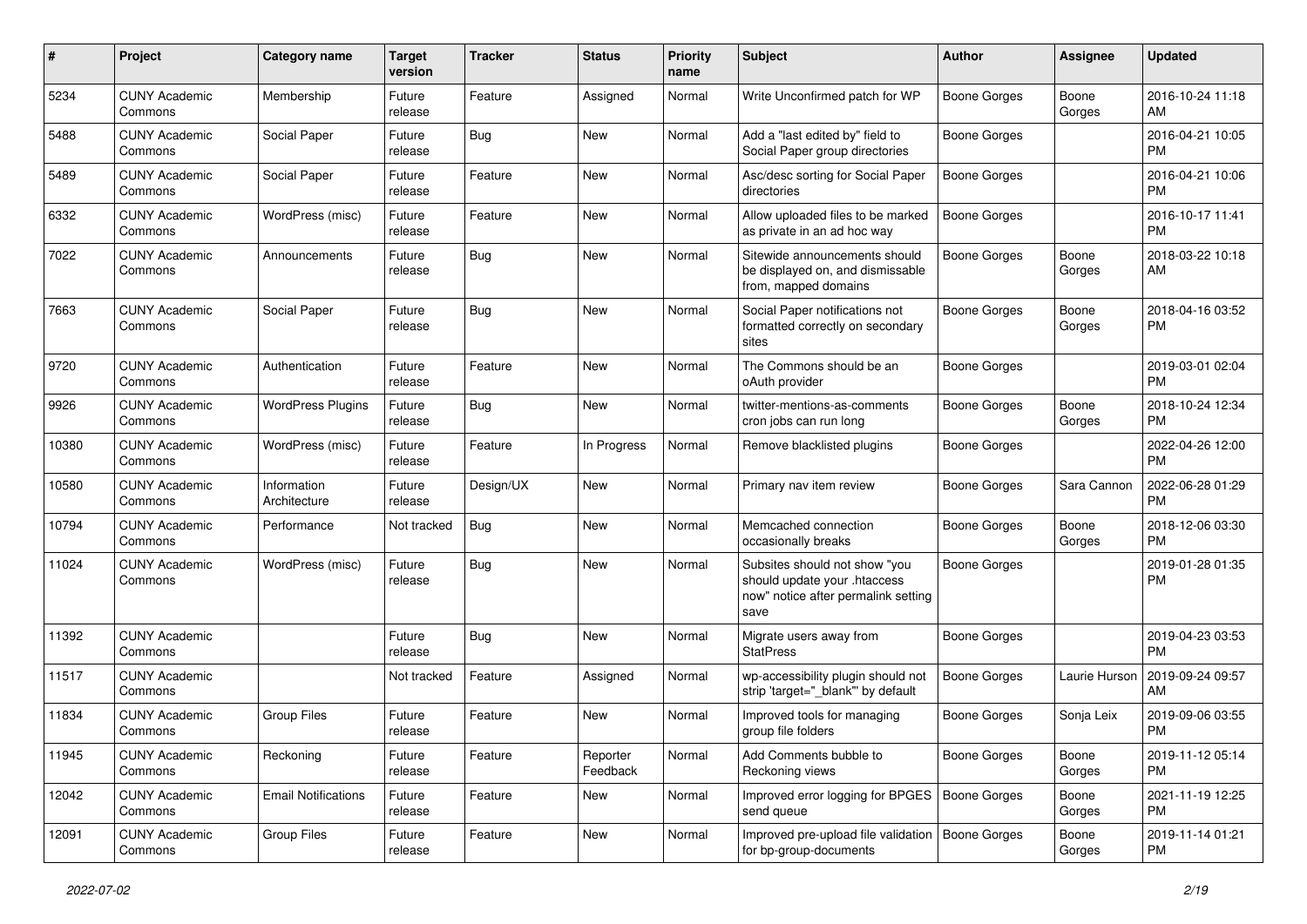| #     | Project                         | <b>Category name</b>           | Target<br>version | <b>Tracker</b> | <b>Status</b> | <b>Priority</b><br>name | <b>Subject</b>                                                                             | <b>Author</b>       | Assignee        | <b>Updated</b>                |
|-------|---------------------------------|--------------------------------|-------------------|----------------|---------------|-------------------------|--------------------------------------------------------------------------------------------|---------------------|-----------------|-------------------------------|
| 12436 | <b>CUNY Academic</b><br>Commons |                                | Not tracked       | <b>Bug</b>     | Assigned      | Normal                  | Nightly system downtime                                                                    | Boone Gorges        |                 | 2020-08-01 09:30<br>AM.       |
| 12911 | <b>CUNY Academic</b><br>Commons |                                | Not tracked       | Feature        | New           | Normal                  | Block access to xmlrpc.php based<br>on User-Agent                                          | Boone Gorges        | Boone<br>Gorges | 2020-06-09 05:12<br><b>PM</b> |
| 13048 | <b>CUNY Academic</b><br>Commons | Shortcodes and<br>embeds       | Future<br>release | Feature        | <b>New</b>    | Normal                  | Jupyter Notebooks support                                                                  | Boone Gorges        |                 | 2020-07-14 11:46<br>AM        |
| 13331 | <b>CUNY Academic</b><br>Commons | Site cloning                   | Future<br>release | Bug            | <b>New</b>    | Normal                  | Combine Site Template and Clone<br>operations                                              | Boone Gorges        | Jeremy Felt     | 2021-11-19 12:39<br><b>PM</b> |
| 13358 | <b>CUNY Academic</b><br>Commons | Group Forums                   | Future<br>release | Feature        | New           | Normal                  | Improved UI for group forum<br>threading settings                                          | Boone Gorges        | Raymond<br>Hoh  | 2021-11-19 12:27<br><b>PM</b> |
| 13466 | <b>CUNY Academic</b><br>Commons | Cavalcade                      | Future<br>release | Feature        | New           | Normal                  | Automated cleanup for duplicate<br>Cavalcade tasks                                         | Boone Gorges        | Boone<br>Gorges | 2020-10-13 05:24<br><b>PM</b> |
| 13835 | <b>CUNY Academic</b><br>Commons | WordPress (misc)               | Future<br>release | Feature        | <b>New</b>    | Normal                  | Allow OneSearch widget to have<br>'CUNY' as campus                                         | Boone Gorges        | Boone<br>Gorges | 2021-11-19 12:39<br><b>PM</b> |
| 13891 | <b>CUNY Academic</b><br>Commons | Internal Tools and<br>Workflow | 2.1.0             | Feature        | <b>New</b>    | Normal                  | Migrate automated linting to<br>GitHub Actions                                             | Boone Gorges        | Jeremy Felt     | 2022-06-29 11:13<br>AM.       |
| 14184 | <b>CUNY Academic</b><br>Commons | <b>Public Portfolio</b>        | Future<br>release | Feature        | New           | Normal                  | Centralized mechanism for storing<br>Campus affiliations                                   | Boone Gorges        | Boone<br>Gorges | 2022-01-04 11:35<br>AM        |
| 14309 | <b>CUNY Academic</b><br>Commons | Group Library                  | Future<br>release | Feature        | <b>New</b>    | Normal                  | Better handling of<br>bp_group_document file download<br>attempts when file is not present | Boone Gorges        | Boone<br>Gorges | 2021-11-19 12:28<br><b>PM</b> |
| 14987 | <b>CUNY Academic</b><br>Commons | <b>WordPress Plugins</b>       | Future<br>release | Bug            | New           | Normal                  | Elementor update causes<br>database freeze-up                                              | Boone Gorges        | Boone<br>Gorges | 2021-11-29 12:02<br><b>PM</b> |
| 15194 | <b>CUNY Academic</b><br>Commons | Internal Tools and<br>Workflow | 2.1.0             | Feature        | <b>New</b>    | Normal                  | PHPCS sniff for un-restored<br>switch to blog() calls                                      | Boone Gorges        | Jeremy Felt     | 2022-05-26 10:45<br>AM        |
| 15883 | <b>CUNY Academic</b><br>Commons |                                | 2.1.0             | Feature        | <b>New</b>    | Normal                  | Release BPGES update                                                                       | Boone Gorges        | Boone<br>Gorges | 2022-05-26 10:39<br>AM        |
| 16092 | <b>CUNY Academic</b><br>Commons |                                | Future<br>release | Feature        | Hold          | Normal                  | Don't show main site in Site<br>search results                                             | Boone Gorges        | Boone<br>Gorges | 2022-05-17 03:12<br><b>PM</b> |
| 1165  | <b>CUNY Academic</b><br>Commons | <b>Email Invitations</b>       | Future<br>release | Feature        | Assigned      | Low                     | Allow saved lists of invitees under<br>Send Invites                                        | <b>Boone Gorges</b> | Boone<br>Gorges | 2015-11-09 06:03<br>PM.       |
| 1166  | <b>CUNY Academic</b><br>Commons | <b>Email Invitations</b>       | Future<br>release | Feature        | New           | Low                     | Better organizational tools for Sent   Boone Gorges<br><b>Invites</b>                      |                     | Boone<br>Gorges | 2015-11-09 06:02<br><b>PM</b> |
| 1167  | <b>CUNY Academic</b><br>Commons | <b>Email Invitations</b>       | Future<br>release | Feature        | <b>New</b>    | Low                     | Allow email invitations to be resent                                                       | Boone Gorges        | Boone<br>Gorges | 2015-11-12 12:53<br><b>AM</b> |
| 1417  | <b>CUNY Academic</b><br>Commons | <b>BuddyPress Docs</b>         | Future<br>release | Feature        | Assigned      | Low                     | Bulk actions for BuddyPress Docs                                                           | <b>Boone Gorges</b> | Boone<br>Gorges | 2016-10-17 10:41<br><b>PM</b> |
| 1423  | <b>CUNY Academic</b><br>Commons | BuddyPress (misc)              | Future<br>release | Feature        | Assigned      | Low                     | Show an avatar for pingback<br>comment activity items                                      | Boone Gorges        | Tahir Butt      | 2016-10-24 12:03<br><b>PM</b> |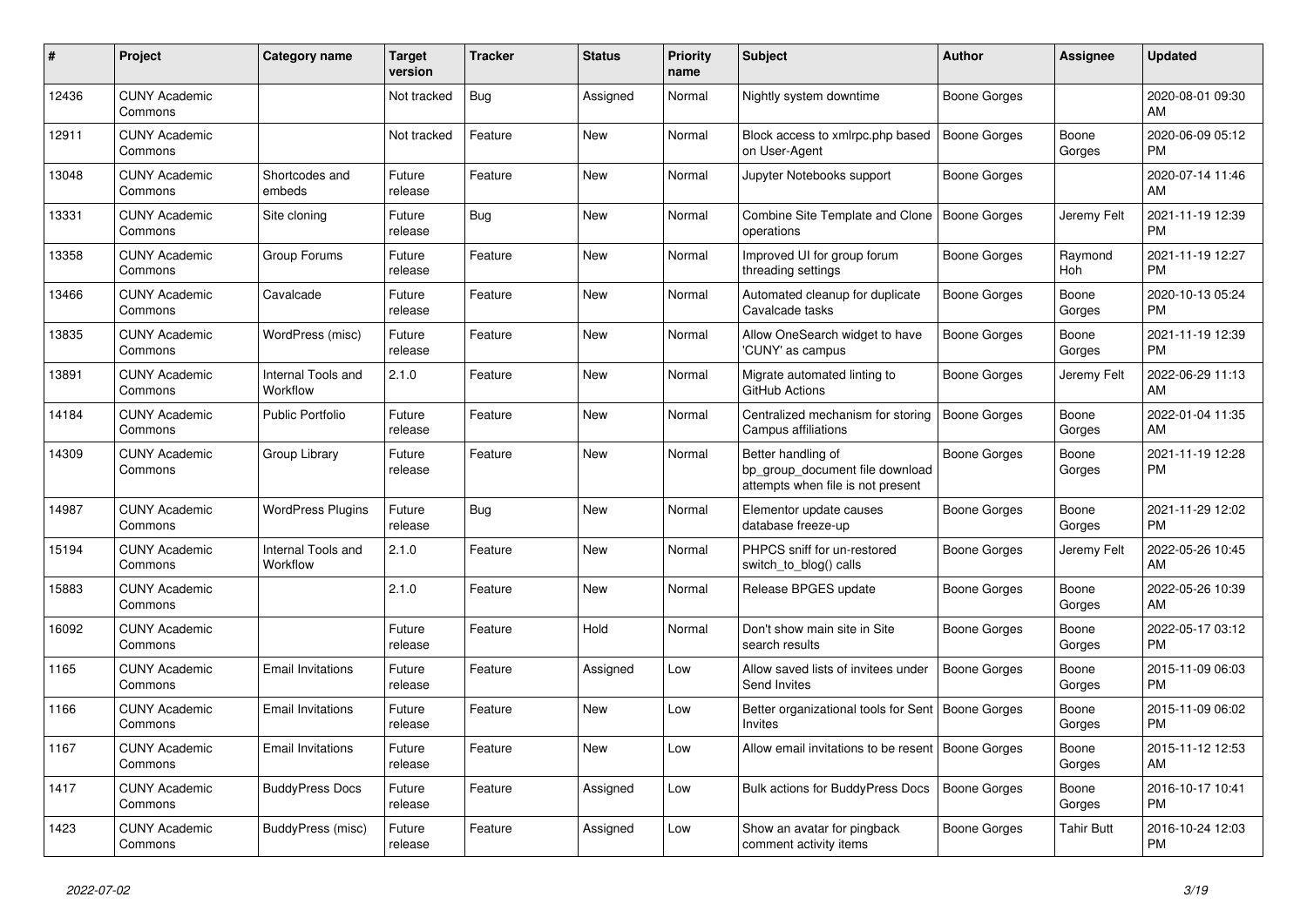| #     | <b>Project</b>                  | Category name            | Target<br>version | <b>Tracker</b> | <b>Status</b>        | <b>Priority</b><br>name | <b>Subject</b>                                                   | <b>Author</b>      | Assignee          | <b>Updated</b>                |
|-------|---------------------------------|--------------------------|-------------------|----------------|----------------------|-------------------------|------------------------------------------------------------------|--------------------|-------------------|-------------------------------|
| 1983  | <b>CUNY Academic</b><br>Commons | Home Page                | Future<br>release | Feature        | Assigned             | Low                     | Media Library integration with<br>Featured Content plugin        | Boone Gorges       | Dominic<br>Giglio | 2014-03-17 10:34<br>AM        |
| 3048  | <b>CUNY Academic</b><br>Commons | <b>Public Portfolio</b>  | Future<br>release | Feature        | New                  | Low                     | Images for rich text profile fields                              | Boone Gorges       | Boone<br>Gorges   | 2014-02-19 12:56<br><b>PM</b> |
| 6749  | <b>CUNY Academic</b><br>Commons | Events                   | Future<br>release | <b>Bug</b>     | New                  | Low                     | BPEO iCal request can trigger<br>very large number of DB queries | Boone Gorges       | Raymond<br>Hoh    | 2016-11-15 10:09<br><b>PM</b> |
| 1460  | <b>CUNY Academic</b><br>Commons | Analytics                | Future<br>release | Feature        | Assigned             | Normal                  | Update System Report                                             | <b>Brian Foote</b> | Boone<br>Gorges   | 2015-11-09 06:13<br><b>PM</b> |
| 860   | <b>CUNY Academic</b><br>Commons | Design                   | Future<br>release | Design/UX      | Assigned             | Normal                  | <b>Standardize Button Treatment</b><br><b>Across the Commons</b> | Chris Stein        | Chris Stein       | 2014-05-01 09:45<br><b>AM</b> |
| 2666  | <b>CUNY Academic</b><br>Commons | About page               | Not tracked       | Documentation  | Assigned             | Normal                  | <b>Update About Text</b>                                         | Chris Stein        | Luke Waltzer      | 2016-03-04 11:19<br><b>AM</b> |
| 2881  | <b>CUNY Academic</b><br>Commons | <b>Public Portfolio</b>  | Future<br>release | Feature        | Assigned             | Normal                  | Redesign the UX for Profiles                                     | Chris Stein        | Chris Stein       | 2016-10-13 12:45<br><b>PM</b> |
| 3059  | <b>CUNY Academic</b><br>Commons | Group Forums             | Future<br>release | Design/UX      | <b>New</b>           | Normal                  | Forum Post Permissable Content<br><b>Explanatory Text</b>        | Chris Stein        | Chris Stein       | 2015-04-02 11:27<br>AM        |
| 3565  | <b>CUNY Academic</b><br>Commons | My Commons               | Not tracked       | Documentation  | <b>New</b>           | Normal                  | Load Newest inconsistencies                                      | Chris Stein        | scott voth        | 2015-11-09 01:16<br><b>PM</b> |
| 13199 | <b>CUNY Academic</b><br>Commons | Group Forums             | Future<br>release | Feature        | <b>New</b>           | Normal                  | Favoring Groups over bbPress<br>plugin                           | Colin McDonald     | Colin<br>McDonald | 2021-11-19 12:28<br><b>PM</b> |
| 13370 | <b>CUNY Academic</b><br>Commons | Group Library            | Future<br>release | Feature        | <b>New</b>           | Normal                  | Library bulk deletion and folder<br>editing                      | Colin McDonald     | Boone<br>Gorges   | 2020-10-13 10:41<br>AM        |
| 15210 | <b>CUNY Academic</b><br>Commons | Analytics                | Not tracked       | Design/UX      | <b>New</b>           | Normal                  | Google Analytics improvements                                    | Colin McDonald     | Boone<br>Gorges   | 2022-05-24 10:47<br>AM        |
| 9729  | <b>CUNY Academic</b><br>Commons | <b>SEO</b>               | Not tracked       | Support        | <b>New</b>           | Normal                  | 503 Errors showing on<br>newlaborforum.cuny.edu                  | Diane Krauthamer   | Raymond<br>Hoh    | 2018-05-22 04:48<br><b>PM</b> |
| 3615  | <b>CUNY Academic</b><br>Commons | Redmine                  | Not tracked       | Feature        | <b>New</b>           | Low                     | Create Redmine issues via email                                  | Dominic Giglio     | Boone<br>Gorges   | 2017-11-16 11:36<br>AM        |
| 13457 | <b>CUNY Academic</b><br>Commons | Group Forums             | 2.0.3             | <b>Bug</b>     | New                  | High                    | Forum post not sending<br>notifications                          | Filipa Calado      | Raymond<br>Hoh    | 2022-06-29 11:32<br>AM        |
| 11545 | <b>CUNY Academic</b><br>Commons | <b>WordPress Plugins</b> | Not tracked       | Support        | <b>New</b>           | Normal                  | <b>Twitter searches in WordPress</b>                             | Gina Cherry        | Matt Gold         | 2019-09-23 01:03<br><b>PM</b> |
| 11649 | <b>CUNY Academic</b><br>Commons | <b>WordPress Plugins</b> | 2.0.3             | Bug            | In Progress          | Normal                  | CC license displayed on every<br>page                            | Gina Cherry        | Raymond<br>Hoh    | 2022-06-29 11:32<br>AM        |
| 12004 | <b>CUNY Academic</b><br>Commons |                          | Not tracked       | Support        | Reporter<br>Feedback | Normal                  | Notifications for spam blog<br>comments                          | Gina Cherry        | Raymond<br>Hoh    | 2019-11-01 12:05<br><b>PM</b> |
| 14842 | <b>CUNY Academic</b><br>Commons |                          | Not tracked       | Support        | Reporter<br>Feedback | Normal                  | Question about widgets and block<br>editor                       | Gina Cherry        |                   | 2021-10-06 03:01<br>PM        |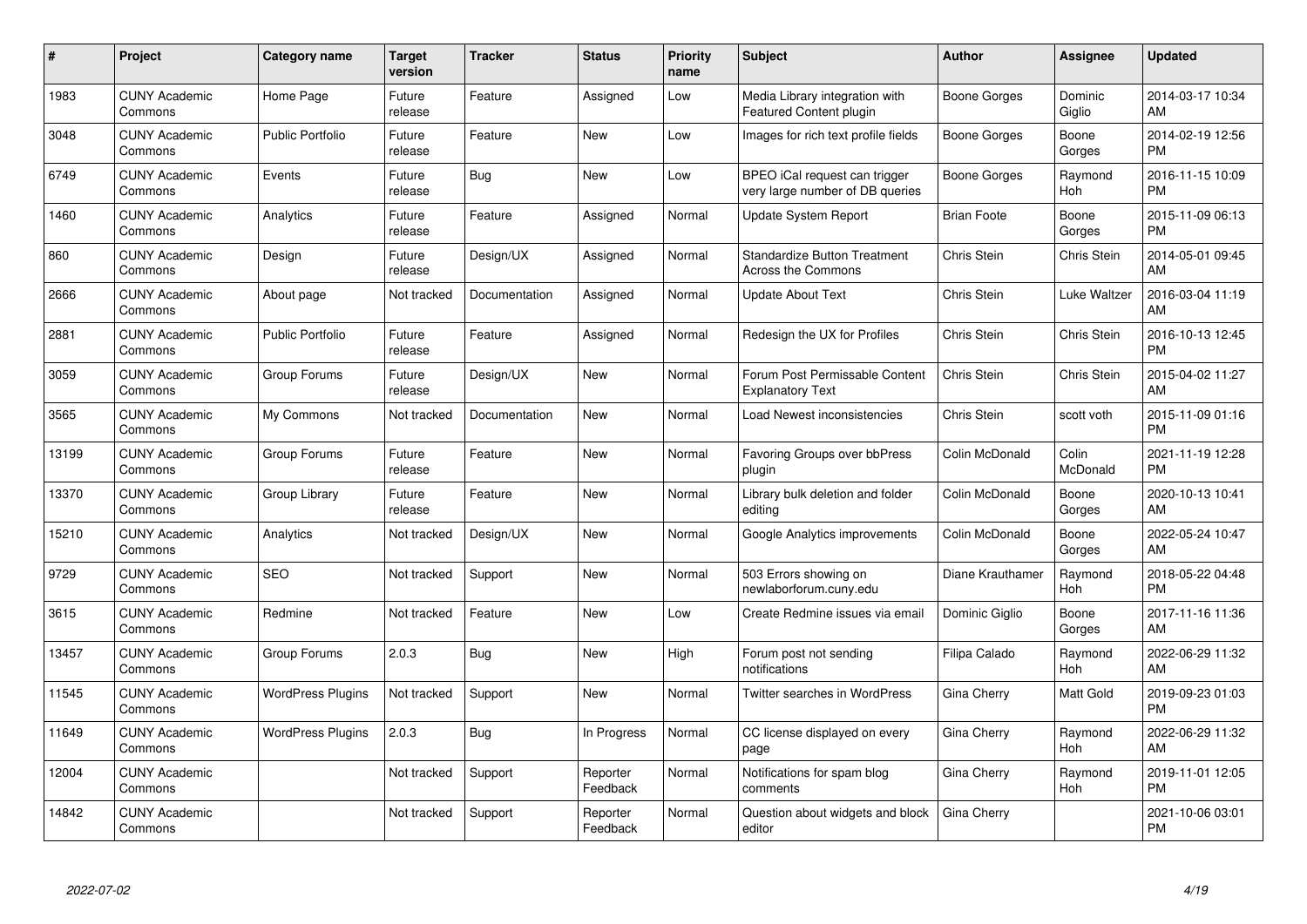| #     | Project                         | <b>Category name</b>     | <b>Target</b><br>version | <b>Tracker</b> | <b>Status</b>        | <b>Priority</b><br>name | <b>Subject</b>                                                               | <b>Author</b> | Assignee            | <b>Updated</b>                |
|-------|---------------------------------|--------------------------|--------------------------|----------------|----------------------|-------------------------|------------------------------------------------------------------------------|---------------|---------------------|-------------------------------|
| 3473  | <b>CUNY Academic</b><br>Commons | <b>User Experience</b>   | Future<br>release        | Feature        | Assigned             | Normal                  | Commons profile: Add help info<br>about "Positions" replacing "title"        | Keith Miyake  | Samantha<br>Raddatz | 2015-11-09 02:28<br><b>PM</b> |
| 6755  | <b>CUNY Academic</b><br>Commons | WordPress (misc)         | Future<br>release        | Bug            | New                  | Normal                  | Cannot Deactivate Plugin                                                     | Laura Kane    |                     | 2016-11-16 01:12<br><b>PM</b> |
| 9289  | <b>CUNY Academic</b><br>Commons | <b>WordPress Plugins</b> | Future<br>release        | Bug            | Reporter<br>Feedback | Normal                  | Email Users Plugin                                                           | Laurie Hurson | Boone<br>Gorges     | 2018-10-24 12:34<br><b>PM</b> |
| 11131 | <b>CUNY Academic</b><br>Commons |                          | Future<br>release        | Feature        | Reporter<br>Feedback | Normal                  | Image Annotation Plugins                                                     | Laurie Hurson |                     | 2019-02-26 11:33<br>AM        |
| 11415 | <b>CUNY Academic</b><br>Commons | <b>WordPress Plugins</b> | Not tracked              | Bug            | Reporter<br>Feedback | Normal                  | <b>Blog Subscriptions in Jetpack</b>                                         | Laurie Hurson |                     | 2019-05-14 10:34<br>AM        |
| 11789 | <b>CUNY Academic</b><br>Commons | Courses                  | Future<br>release        | Feature        | New                  | Normal                  | Ability to remove item from<br>Courses list                                  | Laurie Hurson | Sonja Leix          | 2019-09-24 12:28<br><b>PM</b> |
| 11843 | <b>CUNY Academic</b><br>Commons | WordPress (misc)         | Future<br>release        | Design/UX      | <b>New</b>           | Normal                  | Tweaking the Gutenberg Editor<br>Interface                                   | Laurie Hurson |                     | 2022-04-26 12:00<br><b>PM</b> |
| 11879 | <b>CUNY Academic</b><br>Commons |                          | Not tracked              | Bug            | <b>New</b>           | Normal                  | Hypothesis comments appearing<br>on multiple, different pdfs across<br>blogs | Laurie Hurson | Laurie Hurson       | 2019-09-19 02:39<br><b>PM</b> |
| 12121 | <b>CUNY Academic</b><br>Commons | <b>WordPress Plugins</b> | 2.0.3                    | Feature        | Reporter<br>Feedback | Normal                  | Embedding H5P Iframes on<br><b>Commons Site</b>                              | Laurie Hurson | Boone<br>Gorges     | 2022-06-29 11:32<br>AM        |
| 12328 | <b>CUNY Academic</b><br>Commons |                          | Not tracked              | Support        | New                  | Normal                  | Sign up Code for Non-CUNY<br>Faculty                                         | Laurie Hurson |                     | 2020-01-28 10:25<br>AM        |
| 12438 | <b>CUNY Academic</b><br>Commons | Courses                  | Not tracked              | Bug            | New                  | Normal                  | Site appearing twice                                                         | Laurie Hurson | Boone<br>Gorges     | 2020-02-18 01:34<br><b>PM</b> |
| 12446 | <b>CUNY Academic</b><br>Commons | Groups (misc)            | Future<br>release        | Feature        | Reporter<br>Feedback | Normal                  | Toggle default site to group forum<br>posting                                | Laurie Hurson | Laurie Hurson       | 2020-03-10 11:57<br>AM        |
| 12484 | <b>CUNY Academic</b><br>Commons |                          | Not tracked              | Support        | Reporter<br>Feedback | Normal                  | Sign up Code for COIL Course<br>starting in March                            | Laurie Hurson | Matt Gold           | 2020-03-02 02:26<br><b>PM</b> |
| 13650 | <b>CUNY Academic</b><br>Commons | Group Library            | Future<br>release        | Feature        | New                  | Normal                  | Forum Attachments in Group<br>Library                                        | Laurie Hurson |                     | 2021-11-19 12:30<br><b>PM</b> |
| 14475 | <b>CUNY Academic</b><br>Commons |                          | Not tracked              | Publicity      | <b>New</b>           | Normal                  | OER Showcase Page                                                            | Laurie Hurson | Laurie Hurson       | 2021-09-14 10:46<br>AM        |
| 14504 | <b>CUNY Academic</b><br>Commons |                          | Not tracked              | Publicity      | Reporter<br>Feedback | Normal                  | Adding showcases to home page<br>menu                                        | Laurie Hurson | Boone<br>Gorges     | 2022-01-19 03:26<br><b>PM</b> |
| 14538 | <b>CUNY Academic</b><br>Commons |                          | Not tracked              | Support        | Reporter<br>Feedback | Normal                  | <b>Weebly To Commons</b>                                                     | Laurie Hurson |                     | 2021-09-14 10:47<br>AM        |
| 14787 | <b>CUNY Academic</b><br>Commons | Plugin Packages          | Future<br>release        | Feature        | New                  | Normal                  | Creating a "Design" plugin<br>package                                        | Laurie Hurson | scott voth          | 2022-04-27 04:56<br><b>PM</b> |
| 14936 | <b>CUNY Academic</b><br>Commons |                          |                          | Bug            | <b>New</b>           | Normal                  | Commons websites blocked by<br>SPS campus network                            | Laurie Hurson |                     | 2021-11-03 03:57<br><b>PM</b> |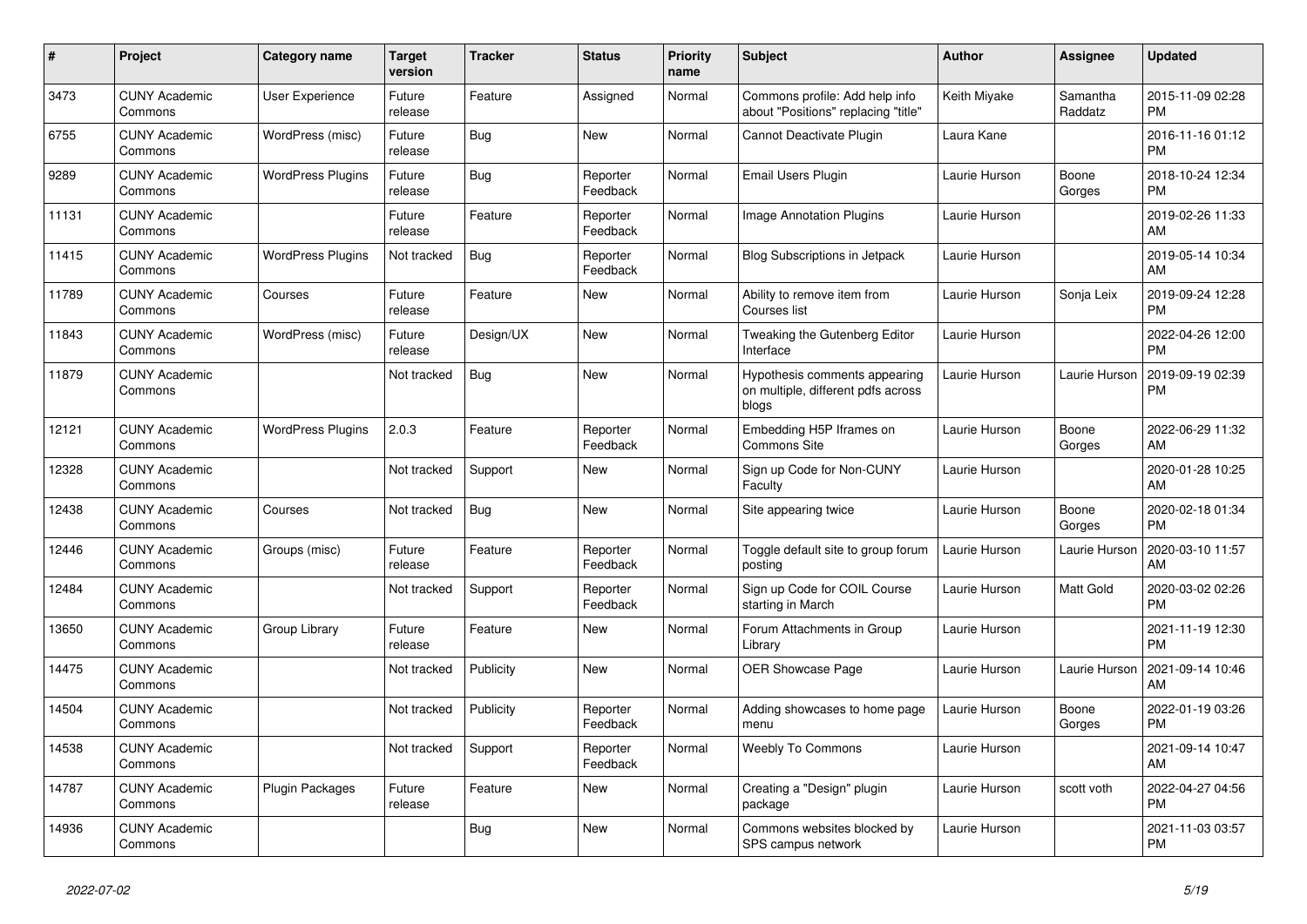| #     | Project                         | <b>Category name</b> | <b>Target</b><br>version | <b>Tracker</b> | <b>Status</b>        | <b>Priority</b><br>name | <b>Subject</b>                                                       | <b>Author</b> | <b>Assignee</b>     | <b>Updated</b>                |
|-------|---------------------------------|----------------------|--------------------------|----------------|----------------------|-------------------------|----------------------------------------------------------------------|---------------|---------------------|-------------------------------|
| 14940 | <b>CUNY Academic</b><br>Commons |                      |                          | Bug            | <b>New</b>           | Normal                  | Discrepancy between Commons<br>profile "sites" and actual # of sites | Laurie Hurson |                     | 2021-11-08 11:09<br>AM        |
| 15176 | <b>CUNY Academic</b><br>Commons |                      | Not tracked              | Support        | Reporter<br>Feedback | Normal                  | Archiving Q Writing & Old<br>Wordpress Sites on the Commons          | Laurie Hurson |                     | 2022-02-08 10:28<br>AM        |
| 15613 | <b>CUNY Academic</b><br>Commons |                      | 2.0.3                    | Feature        | Reporter<br>Feedback | Normal                  | Adding "Passster" plugin                                             | Laurie Hurson |                     | 2022-06-29 11:32<br>AM        |
| 15757 | <b>CUNY Academic</b><br>Commons |                      |                          | Bug            | <b>New</b>           | Normal                  | Members # do not match                                               | Laurie Hurson |                     | 2022-03-30 04:52<br><b>PM</b> |
| 15923 | <b>CUNY Academic</b><br>Commons |                      | Not tracked              | Feature        | Reporter<br>Feedback | Normal                  | <b>Bellows Plugin Adjustments</b>                                    | Laurie Hurson |                     | 2022-04-20 10:10<br>AM        |
| 16199 | <b>CUNY Academic</b><br>Commons | <b>Directories</b>   | 2.0.3                    | Bug            | <b>New</b>           | Normal                  | Removed "Semester" Filter from<br><b>Courses Directory</b>           | Laurie Hurson | Boone<br>Gorges     | 2022-06-29 11:32<br>AM        |
| 9060  | <b>CUNY Academic</b><br>Commons | Commons In A Box     | Not tracked              | Bug            | Hold                 | Normal                  | Problems with CBox image library<br>upload                           | Lisa Rhody    | Raymond<br>Hoh      | 2018-01-10 03:26<br><b>PM</b> |
| 2175  | <b>CUNY Academic</b><br>Commons | WordPress (misc)     | Not tracked              | Support        | Assigned             | Normal                  | Subscibe 2 vs. Jetpack<br>subscription options                       | local admin   | Matt Gold           | 2016-01-26 04:58<br><b>PM</b> |
| 2612  | <b>CUNY Academic</b><br>Commons |                      | Not tracked              | Publicity      | Assigned             | Normal                  | Pinterest site for the Commons                                       | local admin   | Sarah<br>Morgano    | 2016-03-04 11:19<br>AM        |
| 2325  | <b>CUNY Academic</b><br>Commons | BuddyPress (misc)    | Future<br>release        | Feature        | Assigned             | Low                     | Profile should have separate fields<br>for first/last names          | local admin   | Boone<br>Gorges     | 2015-11-09 06:09<br><b>PM</b> |
| 2610  | <b>CUNY Academic</b><br>Commons | Group Invitations    | Future<br>release        | Feature        | Assigned             | Low                     | Request: Custom invitation<br>message to group invites               | local admin   | Boone<br>Gorges     | 2015-11-09 06:13<br><b>PM</b> |
| 6644  | <b>CUNY Academic</b><br>Commons |                      | Not tracked              | <b>Bug</b>     | Reporter<br>Feedback | High                    | White Screen at Login Pge                                            | Luke Waltzer  | Raymond<br>Hoh      | 2016-11-21 10:34<br><b>PM</b> |
| 5225  | <b>CUNY Academic</b><br>Commons | Registration         | Future<br>release        | Feature        | Assigned             | Normal                  | On-boarding Issues                                                   | Luke Waltzer  | Samantha<br>Raddatz | 2016-02-12 02:58<br><b>PM</b> |
| 5268  | <b>CUNY Academic</b><br>Commons | Group Forums         | Future<br>release        | Bug            | Assigned             | Normal                  | Long-time to post to multiple<br>groups                              | Luke Waltzer  | Daniel Jones        | 2016-09-07 06:31<br><b>PM</b> |
| 5317  | <b>CUNY Academic</b><br>Commons | Group Blogs          | Not tracked              | <b>Bug</b>     | Reporter<br>Feedback | Normal                  | Notifications of New Post Didn't<br>Come                             | Luke Waltzer  | Samantha<br>Raddatz | 2016-03-21 10:41<br><b>PM</b> |
| 6078  | <b>CUNY Academic</b><br>Commons | Blogs (BuddyPress)   | Future<br>release        | Feature        | New                  | Normal                  | <b>Explore Adding Network Blog</b><br>Metadata Plugin                | Luke Waltzer  | Luke Waltzer        | 2016-10-11 10:29<br><b>PM</b> |
| 7624  | <b>CUNY Academic</b><br>Commons | BuddyPress (misc)    | Future<br>release        | Design/UX      | New                  | Normal                  | <b>BP</b> Notifications                                              | Luke Waltzer  | Paige Dupont        | 2017-02-08 10:43<br><b>PM</b> |
| 7928  | <b>CUNY Academic</b><br>Commons | Group Forums         | Not tracked              | Bug            | <b>New</b>           | Normal                  | Duplicate Forum post                                                 | Luke Waltzer  | Raymond<br>Hoh      | 2017-04-11 09:27<br><b>PM</b> |
| 7981  | <b>CUNY Academic</b><br>Commons | Social Paper         | Future<br>release        | Bug            | <b>New</b>           | Normal                  | Social Paper comments should<br>not go to spam                       | Luke Waltzer  | Boone<br>Gorges     | 2018-04-16 03:52<br><b>PM</b> |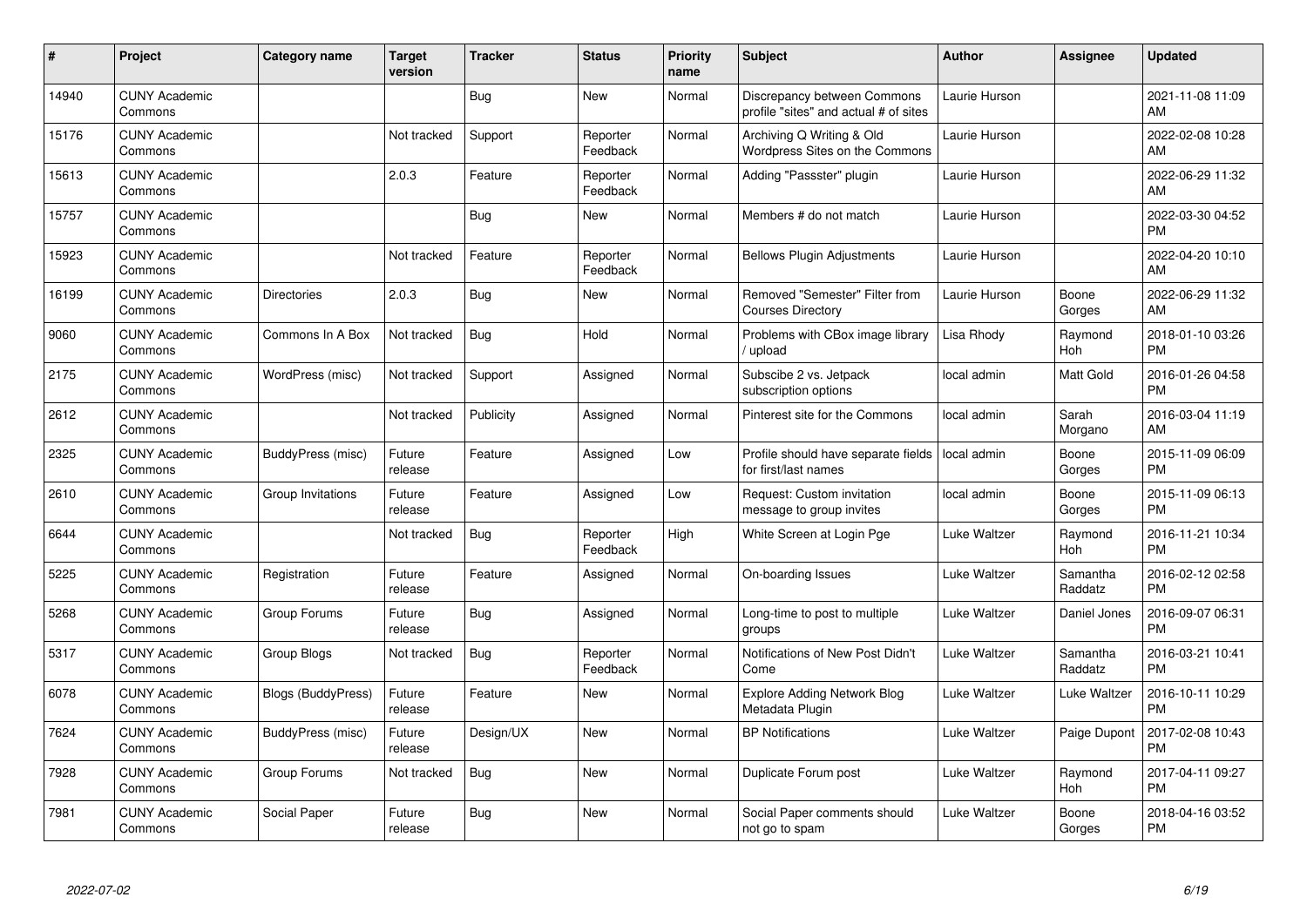| #     | <b>Project</b>                  | Category name              | Target<br>version | <b>Tracker</b> | <b>Status</b>        | <b>Priority</b><br>name | <b>Subject</b>                                                                             | <b>Author</b>   | Assignee            | <b>Updated</b>                |
|-------|---------------------------------|----------------------------|-------------------|----------------|----------------------|-------------------------|--------------------------------------------------------------------------------------------|-----------------|---------------------|-------------------------------|
| 8835  | <b>CUNY Academic</b><br>Commons | Blogs (BuddyPress)         | Future<br>release | Feature        | New                  | Normal                  | Extend cuny.is shortlinks to sites                                                         | Luke Waltzer    | Boone<br>Gorges     | 2022-04-26 11:59<br>AM        |
| 9211  | <b>CUNY Academic</b><br>Commons | <b>WordPress Plugins</b>   | Future<br>release | Support        | Reporter<br>Feedback | Normal                  | Auto-Role Setting in Forum Plugin<br>Causing Some Confusion                                | Luke Waltzer    | Boone<br>Gorges     | 2018-03-13 11:44<br>AM.       |
| 9895  | <b>CUNY Academic</b><br>Commons | Onboarding                 | Future<br>release | Feature        | Assigned             | Normal                  | Add "Accept Invitation"<br>link/button/function to Group<br>and/or Site invitation emails? | Luke Waltzer    | Boone<br>Gorges     | 2018-06-07 12:42<br><b>PM</b> |
| 13430 | <b>CUNY Academic</b><br>Commons | Reply By Email             | Not tracked       | <b>Bug</b>     | New                  | Normal                  | Delay in RBE                                                                               | Luke Waltzer    | Raymond<br>Hoh      | 2020-10-13 11:16<br>AM        |
| 6356  | <b>CUNY Academic</b><br>Commons | <b>WordPress Plugins</b>   | Future<br>release | Bug            | Reporter<br>Feedback | Low                     | Should Subscribe2 be<br>deprecated?                                                        | Luke Waltzer    |                     | 2017-03-20 12:20<br><b>PM</b> |
| 6389  | <b>CUNY Academic</b><br>Commons | <b>BuddyPress Docs</b>     | Future<br>release | Feature        | <b>New</b>           | Low                     | Make Discussion Area Visible<br>When Editing a Doc                                         | Luke Waltzer    | Boone<br>Gorges     | 2016-10-21 04:16<br><b>PM</b> |
| 6392  | <b>CUNY Academic</b><br>Commons | Group Forums               | Future<br>release | Design/UX      | Assigned             | Low                     | Composition/Preview Panes in<br>Forum Posts                                                | Luke Waltzer    | Paige Dupont        | 2016-10-21 04:26<br><b>PM</b> |
| 7828  | <b>CUNY Academic</b><br>Commons |                            | Not tracked       | Feature        | Assigned             | Normal                  | Theme Assessment 2017                                                                      | Margaret Galvan | Margaret<br>Galvan  | 2017-05-02 10:41<br><b>PM</b> |
| 8078  | <b>CUNY Academic</b><br>Commons | <b>WordPress Plugins</b>   | Future<br>release | System Upgrade | Assigned             | Normal                  | <b>CommentPress Updates</b>                                                                | Margaret Galvan | Christian<br>Wach   | 2017-05-08 03:49<br><b>PM</b> |
| 8211  | <b>CUNY Academic</b><br>Commons | <b>WordPress Themes</b>    | Future<br>release | Feature        | New                  | Normal                  | Theme Suggestions: Material<br>Design-Inspired Themes                                      | Margaret Galvan | Margaret<br>Galvan  | 2017-08-07 02:48<br><b>PM</b> |
| 15685 | <b>CUNY Academic</b><br>Commons |                            |                   | Support        | New                  | High                    | problem with chrome?                                                                       | Marilyn Weber   |                     | 2022-04-25 03:40<br><b>PM</b> |
| 5199  | <b>CUNY Academic</b><br>Commons | Social Paper               | Future<br>release | Feature        | <b>New</b>           | Normal                  | add tables to the SP editor                                                                | Marilyn Weber   |                     | 2016-10-24 11:27<br>AM        |
| 5205  | <b>CUNY Academic</b><br>Commons | Social Paper               | Future<br>release | Feature        | <b>New</b>           | Normal                  | Social Paper folders                                                                       | Marilyn Weber   |                     | 2016-02-11 10:24<br><b>PM</b> |
| 5282  | <b>CUNY Academic</b><br>Commons | Social Paper               | Future<br>release | Bug            | New                  | Normal                  | Replying via email directs to paper<br>but not individual comment.                         | Marilyn Weber   | Raymond<br>Hoh      | 2016-03-02 01:48<br><b>PM</b> |
| 5397  | <b>CUNY Academic</b><br>Commons | Social Paper               | Future<br>release | Feature        | <b>New</b>           | Normal                  | frustrating to have to<br>enable/disable in SP                                             | Marilyn Weber   | Samantha<br>Raddatz | 2016-04-20 03:39<br><b>PM</b> |
| 5992  | <b>CUNY Academic</b><br>Commons | <b>Email Notifications</b> | Future<br>release | Feature        | New                  | Normal                  | Changing the From line of<br>autogenerated blog emails                                     | Marilyn Weber   |                     | 2018-09-27 05:19<br><b>PM</b> |
| 8607  | <b>CUNY Academic</b><br>Commons |                            | Not tracked       | Support        | <b>New</b>           | Normal                  | Paypal?                                                                                    | Marilyn Weber   | Matt Gold           | 2018-05-15 01:37<br><b>PM</b> |
| 9207  | <b>CUNY Academic</b><br>Commons |                            | Future<br>release | Support        | Reporter<br>Feedback | Normal                  | display dashboards made in<br>Tableau?                                                     | Marilyn Weber   | Boone<br>Gorges     | 2018-04-10 10:42<br>AM.       |
| 9835  | <b>CUNY Academic</b><br>Commons | Group Forums               | Future<br>release | Bug            | Assigned             | Normal                  | add a "like" function?                                                                     | Marilyn Weber   | <b>Erik Trainer</b> | 2018-06-05 01:49<br>PM        |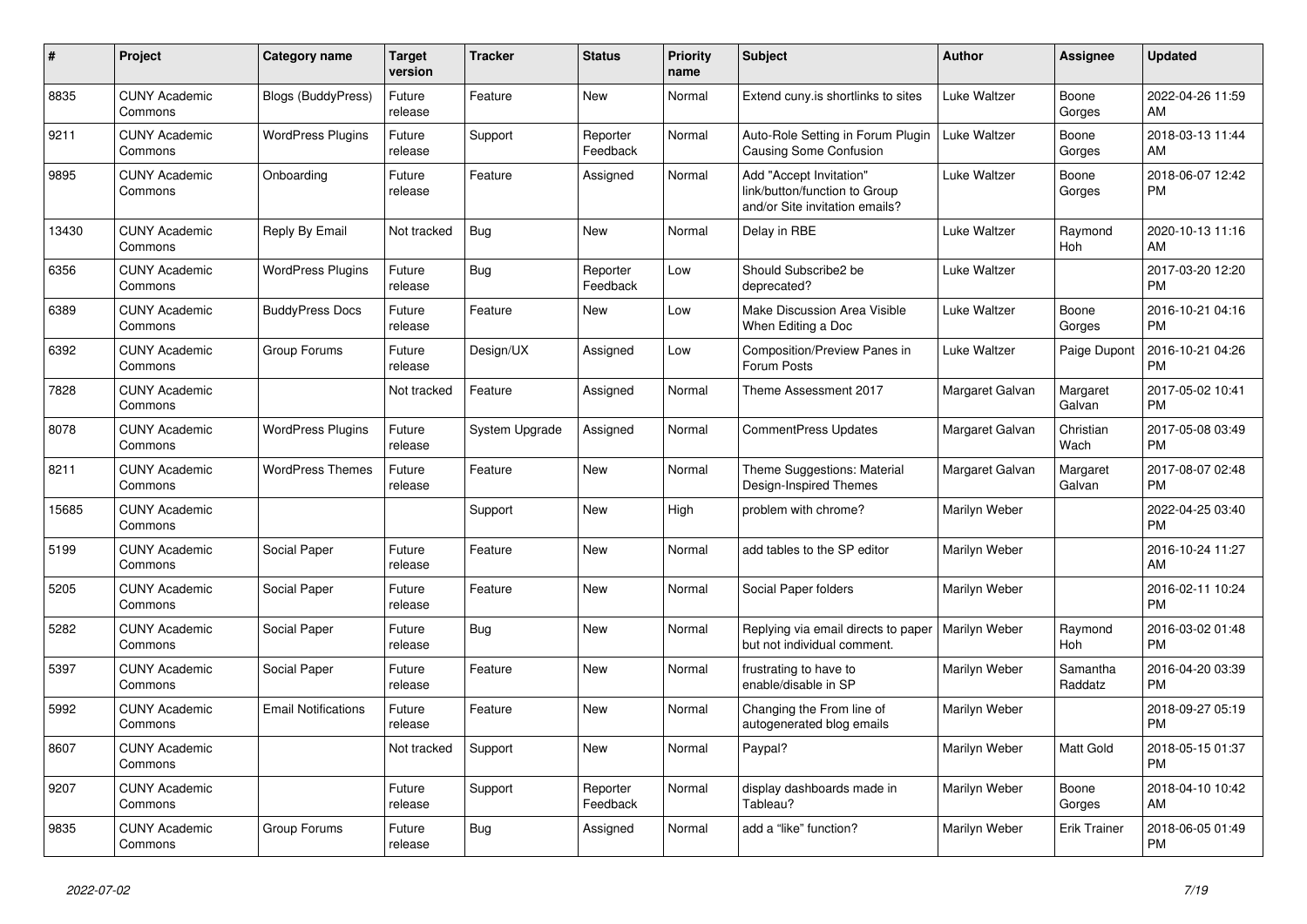| #     | <b>Project</b>                  | <b>Category name</b>      | <b>Target</b><br>version | <b>Tracker</b> | <b>Status</b>        | <b>Priority</b><br>name | <b>Subject</b>                                                                                | <b>Author</b> | Assignee         | <b>Updated</b>                |
|-------|---------------------------------|---------------------------|--------------------------|----------------|----------------------|-------------------------|-----------------------------------------------------------------------------------------------|---------------|------------------|-------------------------------|
| 10273 | <b>CUNY Academic</b><br>Commons | Registration              | Not tracked              | Support        | Reporter<br>Feedback | Normal                  | users combining CF and campus<br>address                                                      | Marilyn Weber |                  | 2019-09-18 10:58<br>AM        |
| 10657 | <b>CUNY Academic</b><br>Commons |                           | Not tracked              | Support        | Reporter<br>Feedback | Normal                  | child theme problems                                                                          | Marilyn Weber |                  | 2018-11-08 01:19<br><b>PM</b> |
| 11149 | <b>CUNY Academic</b><br>Commons |                           | Not tracked              | Support        | Reporter<br>Feedback | Normal                  | comments getting blocked                                                                      | Marilyn Weber | Raymond<br>Hoh   | 2019-03-26 11:40<br>AM        |
| 11509 | <b>CUNY Academic</b><br>Commons |                           | Not tracked              | Support        | Reporter<br>Feedback | Normal                  | deleted Page causing a Menu<br>problem?                                                       | Marilyn Weber |                  | 2019-06-04 09:54<br><b>AM</b> |
| 11519 | <b>CUNY Academic</b><br>Commons |                           | Not tracked              | Support        | Assigned             | Normal                  | comment option not appearing                                                                  | Marilyn Weber |                  | 2019-09-24 10:28<br>AM        |
| 11771 | <b>CUNY Academic</b><br>Commons |                           | Not tracked              | Support        | Reporter<br>Feedback | Normal                  | post displays in sections                                                                     | Marilyn Weber |                  | 2019-08-20 10:34<br>AM        |
| 11787 | <b>CUNY Academic</b><br>Commons |                           | Not tracked              | Support        | Reporter<br>Feedback | Normal                  | automated comments notifications<br>on ZenDesk                                                | Marilyn Weber |                  | 2019-08-26 06:18<br><b>PM</b> |
| 11848 | <b>CUNY Academic</b><br>Commons |                           | Not tracked              | Support        | Hold                 | Normal                  | a Dean of Faculty wants to share<br>a large file                                              | Marilyn Weber |                  | 2019-09-24 08:44<br>AM        |
| 12350 | <b>CUNY Academic</b><br>Commons | <b>Blogs (BuddyPress)</b> | Not tracked              | Support        | Reporter<br>Feedback | Normal                  | URL creation problem                                                                          | Marilyn Weber |                  | 2020-02-03 11:27<br>AM        |
| 12352 | <b>CUNY Academic</b><br>Commons |                           | Not tracked              | Support        | New                  | Normal                  | "posts list" page builder block<br>option                                                     | Marilyn Weber |                  | 2020-02-03 01:29<br><b>PM</b> |
| 12360 | <b>CUNY Academic</b><br>Commons | <b>WordPress Themes</b>   | Not tracked              | Bug            | Reporter<br>Feedback | Normal                  | site just says "DANTE We are<br>currently in maintenance mode,<br>please check back shortly." | Marilyn Weber |                  | 2020-02-04 12:13<br><b>PM</b> |
| 12382 | <b>CUNY Academic</b><br>Commons | Membership                | Not tracked              | Support        | New                  | Normal                  | Email request change                                                                          | Marilyn Weber | Marilyn<br>Weber | 2020-02-06 12:56<br><b>PM</b> |
| 12741 | <b>CUNY Academic</b><br>Commons | <b>WordPress Plugins</b>  | Not tracked              | Support        | Reporter<br>Feedback | Normal                  | Tableau Public Viz Block                                                                      | Marilyn Weber | Raymond<br>Hoh   | 2020-05-12 11:00<br>AM        |
| 13034 | <b>CUNY Academic</b><br>Commons |                           | Not tracked              | Support        | Reporter<br>Feedback | Normal                  | a site is asking people to join the<br>Commons to get a download                              | Marilyn Weber |                  | 2020-07-12 07:23<br>AM        |
| 13255 | <b>CUNY Academic</b><br>Commons |                           | Not tracked              | Support        | Reporter<br>Feedback | Normal                  | Accessibility problems                                                                        | Marilyn Weber |                  | 2020-09-01 05:48<br><b>PM</b> |
| 13286 | <b>CUNY Academic</b><br>Commons |                           | Not tracked              | Support        | <b>New</b>           | Normal                  | problem connecting with<br><b>WordPress app</b>                                               | Marilyn Weber | Raymond<br>Hoh   | 2020-09-08 11:16<br>AM        |
| 13328 | <b>CUNY Academic</b><br>Commons | Group Forums              | Not tracked              | Bug            | Reporter<br>Feedback | Normal                  | cross-posting in two related<br>groups                                                        | Marilyn Weber | Raymond<br>Hoh   | 2020-09-15 10:39<br><b>PM</b> |
| 13975 | <b>CUNY Academic</b><br>Commons | Social Paper              | Not tracked              | Support        | Reporter<br>Feedback | Normal                  | can't approve comments on Social<br>Paper paper                                               | Marilyn Weber |                  | 2021-02-12 09:33<br>AM        |
| 14074 | <b>CUNY Academic</b><br>Commons | WordPress (misc)          | Not tracked              | Support        | Reporter<br>Feedback | Normal                  | page password protection problem                                                              | Marilyn Weber |                  | 2021-03-02 11:03<br>AM        |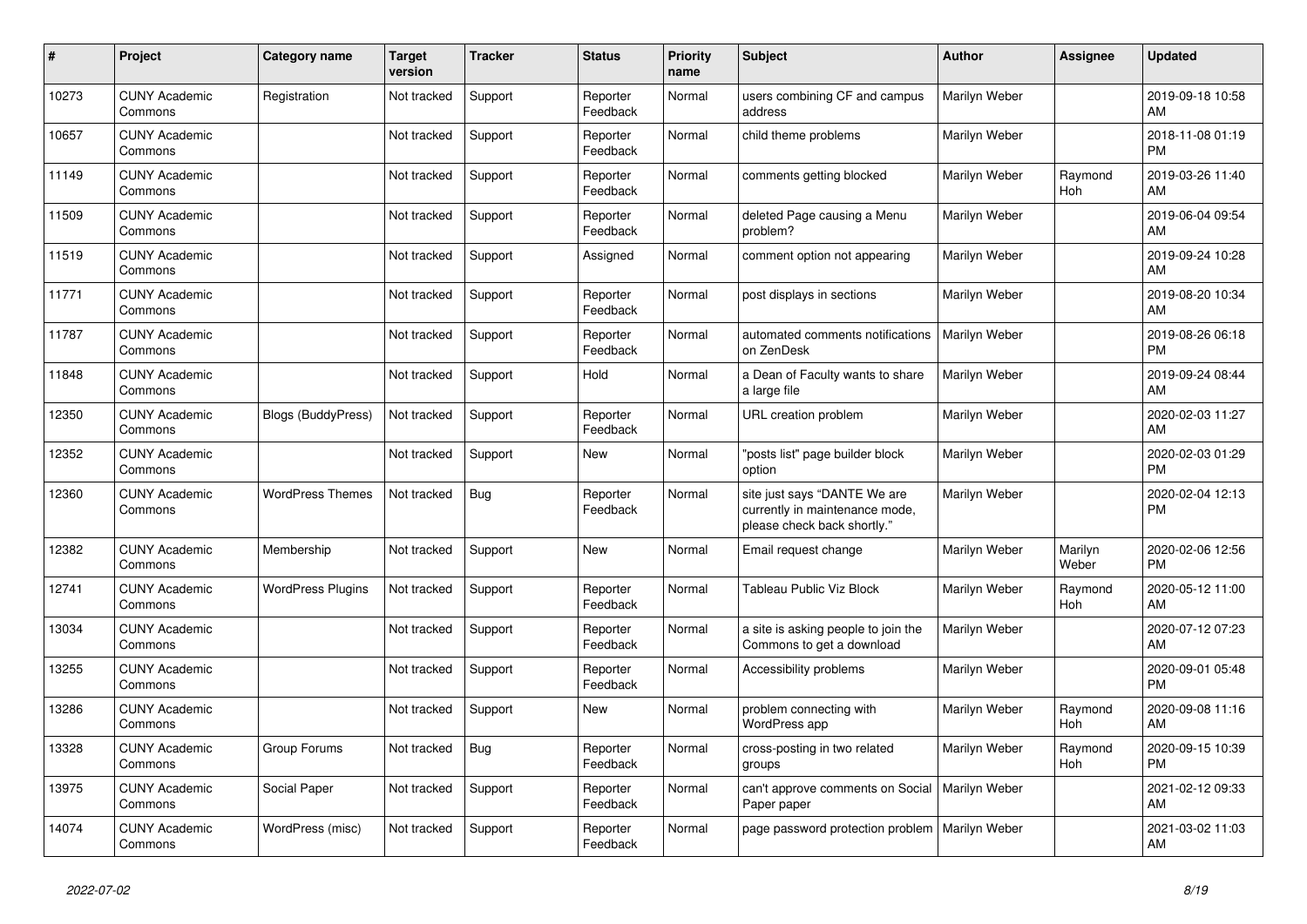| #     | Project                         | <b>Category name</b>       | <b>Target</b><br>version | <b>Tracker</b> | <b>Status</b>        | <b>Priority</b><br>name | <b>Subject</b>                                                                                                                                        | <b>Author</b> | Assignee            | <b>Updated</b>                |
|-------|---------------------------------|----------------------------|--------------------------|----------------|----------------------|-------------------------|-------------------------------------------------------------------------------------------------------------------------------------------------------|---------------|---------------------|-------------------------------|
| 14398 | <b>CUNY Academic</b><br>Commons |                            | Not tracked              | Support        | Reporter<br>Feedback | Normal                  | Events plug-in notification problem                                                                                                                   | Marilyn Weber |                     | 2021-05-11 11:21<br>AM        |
| 14784 | <b>CUNY Academic</b><br>Commons |                            |                          | Support        | Reporter<br>Feedback | Normal                  | User report of logo problem when<br>using Customizer theme                                                                                            | Marilyn Weber |                     | 2021-09-17 10:25<br>AM        |
| 14900 | <b>CUNY Academic</b><br>Commons |                            | Not tracked              | Support        | Reporter<br>Feedback | Normal                  | previous theme?                                                                                                                                       | Marilyn Weber |                     | 2021-10-25 10:31<br>AM        |
| 14911 | <b>CUNY Academic</b><br>Commons | <b>WordPress Themes</b>    | Not tracked              | Support        | New                  | Normal                  | Twentytwentyone theme                                                                                                                                 | Marilyn Weber |                     | 2021-10-28 10:37<br>AM        |
| 15045 | <b>CUNY Academic</b><br>Commons |                            |                          | Support        | <b>New</b>           | Normal                  | no result for KCeL in the search<br>box on the commons                                                                                                | Marilyn Weber |                     | 2021-12-10 11:29<br>AM        |
| 15169 | <b>CUNY Academic</b><br>Commons |                            | 2.0.3                    | Support        | Reporter<br>Feedback | Normal                  | new Prelude website zipfiles for<br>custom theme and other files.                                                                                     | Marilyn Weber |                     | 2022-06-29 11:32<br>AM        |
| 15260 | <b>CUNY Academic</b><br>Commons |                            |                          | Support        | Reporter<br>Feedback | Normal                  | Diacritical markings   European<br><b>Stages</b>                                                                                                      | Marilyn Weber |                     | 2022-02-04 08:16<br>AM        |
| 15370 | <b>CUNY Academic</b><br>Commons |                            |                          | Support        | Reporter<br>Feedback | Normal                  | All-in-One Event Calendar?                                                                                                                            | Marilyn Weber |                     | 2022-02-17 11:03<br>AM        |
| 15565 | <b>CUNY Academic</b><br>Commons |                            |                          | Support        | <b>New</b>           | Normal                  | Events - send updates to an email<br>listserv                                                                                                         | Marilyn Weber |                     | 2022-03-10 01:06<br><b>PM</b> |
| 15655 | <b>CUNY Academic</b><br>Commons |                            | 2.0.3                    | Support        | Reporter<br>Feedback | Normal                  | Event Aggregator plugin?                                                                                                                              | Marilyn Weber |                     | 2022-06-29 11:32<br>AM        |
| 15816 | <b>CUNY Academic</b><br>Commons |                            | Not tracked              | Support        | New                  | Normal                  | slow loading at SPS                                                                                                                                   | Marilyn Weber |                     | 2022-04-05 01:26<br><b>PM</b> |
| 16099 | <b>CUNY Academic</b><br>Commons |                            |                          | Support        | Reporter<br>Feedback | Normal                  | request for Newsletter Glue                                                                                                                           | Marilyn Weber |                     | 2022-05-13 12:14<br><b>PM</b> |
| 16110 | <b>CUNY Academic</b><br>Commons |                            |                          | Support        | Reporter<br>Feedback | Normal                  | remove Creative Commons<br>license from pages?                                                                                                        | Marilyn Weber | Raymond<br>Hoh      | 2022-05-17 06:11<br><b>PM</b> |
| 5050  | <b>CUNY Academic</b><br>Commons | Social Paper               | Future<br>release        | Feature        | New                  | Low                     | Making comments visible in SP<br>editing mode (SP suggestion #1)                                                                                      | Marilyn Weber | Samantha<br>Raddatz | 2019-09-17 11:10<br><b>PM</b> |
| 5052  | <b>CUNY Academic</b><br>Commons | Social Paper               | Future<br>release        | Feature        | <b>New</b>           | Low                     | Sentence by sentence or line by<br>line comments (SP suggestion #3)                                                                                   | Marilyn Weber | Boone<br>Gorges     | 2016-02-11 10:24<br><b>PM</b> |
| 5053  | <b>CUNY Academic</b><br>Commons | Social Paper               | Future<br>release        | Feature        | <b>New</b>           | Low                     | Scrollable menu to add readers<br>(SP suggestion #4)                                                                                                  | Marilyn Weber | Samantha<br>Raddatz | 2016-04-21 05:21<br><b>PM</b> |
| 5058  | <b>CUNY Academic</b><br>Commons | Social Paper               | Future<br>release        | Feature        | <b>New</b>           | Low                     | Can there be a clearer signal that<br>even when comments have<br>already been made you add<br>comments by clicking on the side?<br>(SP suggestion #5) | Marilyn Weber | Samantha<br>Raddatz | 2016-02-11 10:24<br><b>PM</b> |
| 11971 | <b>CUNY Academic</b><br>Commons | <b>Email Notifications</b> | Future<br>release        | Bug            | Reporter<br>Feedback | Low                     | Pictures obscured in emailed post<br>notifications                                                                                                    | Marilyn Weber | Raymond<br>Hoh      | 2019-11-21 01:14<br><b>PM</b> |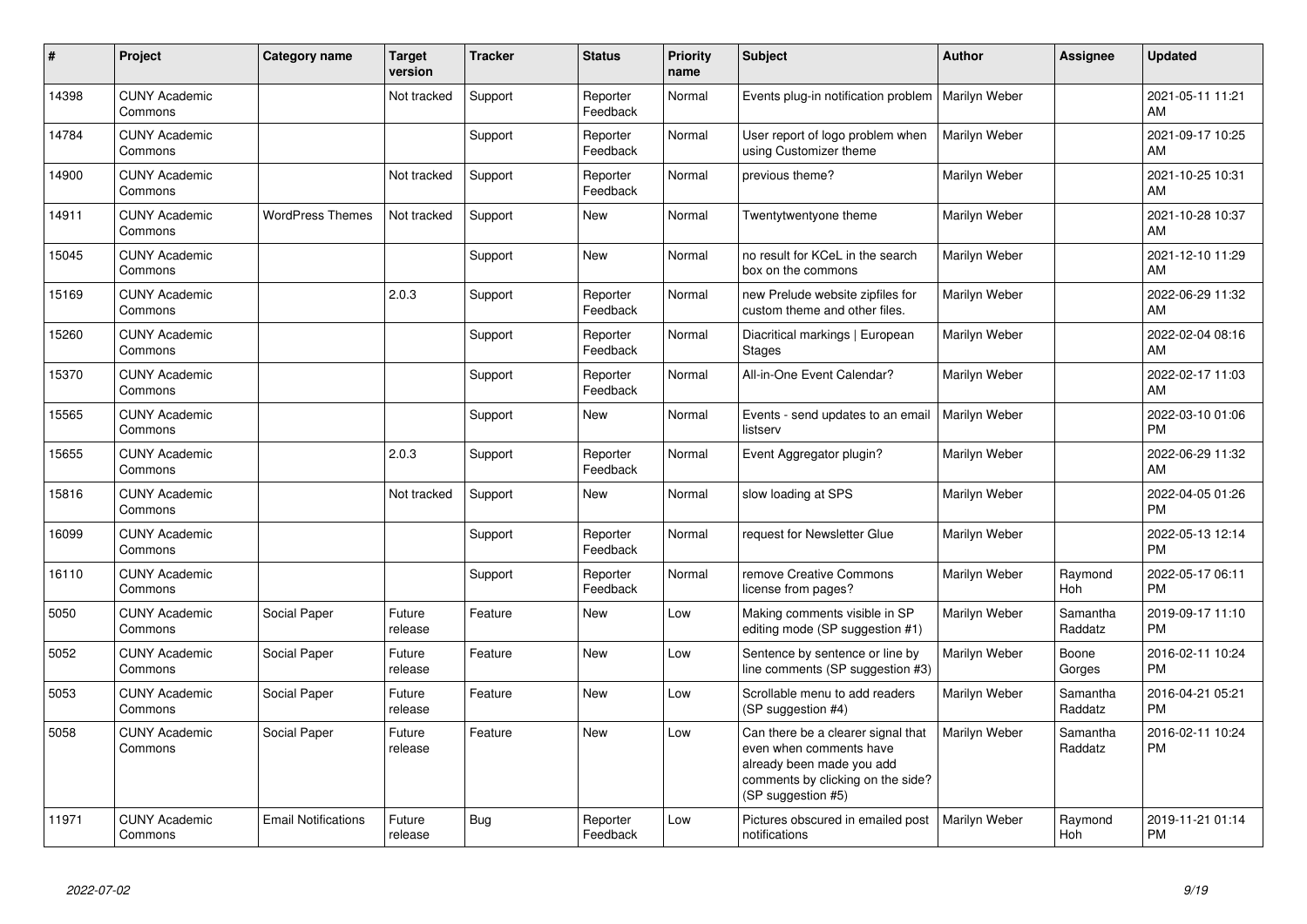| #     | Project                         | <b>Category name</b>     | <b>Target</b><br>version | <b>Tracker</b> | <b>Status</b>        | Priority<br>name | <b>Subject</b>                                                                            | Author           | <b>Assignee</b>   | <b>Updated</b>                |
|-------|---------------------------------|--------------------------|--------------------------|----------------|----------------------|------------------|-------------------------------------------------------------------------------------------|------------------|-------------------|-------------------------------|
| 13912 | <b>CUNY Academic</b><br>Commons |                          | Not tracked              | Feature        | Hold                 | Low              | posting "missed schedule"                                                                 | Marilyn Weber    |                   | 2021-02-23 10:46<br>AM        |
| 10678 | <b>CUNY Academic</b><br>Commons |                          | Not tracked              | <b>Bug</b>     | Reporter<br>Feedback | High             | Newsletter Plugin Not Sending<br>Out Newsletters                                          | Mark Webb        | Boone<br>Gorges   | 2019-09-16 09:38<br><b>PM</b> |
| 10262 | <b>CUNY Academic</b><br>Commons |                          | Not tracked              | <b>Bug</b>     | Reporter<br>Feedback | Normal           | Newsletter Plugin: Broken Image<br>at Bottom of All Newsletters                           | Mark Webb        | Raymond<br>Hoh    | 2018-08-30 05:17<br><b>PM</b> |
| 10769 | <b>CUNY Academic</b><br>Commons | <b>WordPress Themes</b>  | Not tracked              | Bug            | Reporter<br>Feedback | Normal           | 2011 Theme Sidebar                                                                        | Mark Webb        |                   | 2018-12-04 04:09<br><b>PM</b> |
| 11120 | <b>CUNY Academic</b><br>Commons | <b>WordPress Plugins</b> | Not tracked              | Bug            | Reporter<br>Feedback | Normal           | Events Manager Events Not<br>Showing Up                                                   | Mark Webb        |                   | 2019-02-27 04:10<br><b>PM</b> |
| 370   | <b>CUNY Academic</b><br>Commons | Registration             | Future<br>release        | Feature        | Assigned             | High             | <b>Guest Accounts</b>                                                                     | <b>Matt Gold</b> | Matt Gold         | 2015-04-09 09:33<br><b>PM</b> |
| 5691  | <b>CUNY Academic</b><br>Commons | Blogs (BuddyPress)       | Future<br>release        | Bug            | Assigned             | High             | Differing numbers on Sites display                                                        | <b>Matt Gold</b> | Raymond<br>Hoh    | 2016-06-13 01:37<br><b>PM</b> |
| 287   | <b>CUNY Academic</b><br>Commons | WordPress (misc)         | Future<br>release        | Feature        | Assigned             | Normal           | Create troubleshooting tool for<br>account sign-up                                        | <b>Matt Gold</b> | Boone<br>Gorges   | 2015-11-09 06:17<br><b>PM</b> |
| 364   | <b>CUNY Academic</b><br>Commons | <b>WordPress Plugins</b> | Future<br>release        | Feature        | New                  | Normal           | <b>Bulletin Board</b>                                                                     | <b>Matt Gold</b> |                   | 2015-01-05 08:50<br><b>PM</b> |
| 365   | <b>CUNY Academic</b><br>Commons | WordPress (misc)         | Future<br>release        | Feature        | Assigned             | Normal           | <b>Create Mouseover Tooltips</b><br>throughout Site                                       | Matt Gold        | Chris Stein       | 2015-11-09 06:18<br><b>PM</b> |
| 377   | <b>CUNY Academic</b><br>Commons | BuddyPress (misc)        | Future<br>release        | Feature        | Assigned             | Normal           | Like buttons                                                                              | <b>Matt Gold</b> | Boone<br>Gorges   | 2010-11-16 05:13<br><b>PM</b> |
| 412   | <b>CUNY Academic</b><br>Commons | <b>WordPress Themes</b>  | Future<br>release        | Feature        | Assigned             | Normal           | <b>Featured Themes</b>                                                                    | <b>Matt Gold</b> | Dominic<br>Giglio | 2015-01-05 08:44<br><b>PM</b> |
| 435   | <b>CUNY Academic</b><br>Commons | BuddyPress (misc)        | Future<br>release        | Feature        | Assigned             | Normal           | Include Avatar Images in Forum<br><b>Post Notification Emails</b>                         | Matt Gold        | Boone<br>Gorges   | 2010-12-08 12:40<br><b>PM</b> |
| 497   | <b>CUNY Academic</b><br>Commons | <b>WordPress Plugins</b> | Future<br>release        | Feature        | Assigned             | Normal           | Drag and Drop Ordering on<br>Gallery Post Plugin                                          | Matt Gold        | Ron Rennick       | 2015-11-09 06:18<br><b>PM</b> |
| 500   | <b>CUNY Academic</b><br>Commons | BuddyPress (misc)        | Future<br>release        | Feature        | Assigned             | Normal           | Export Group Data                                                                         | <b>Matt Gold</b> | Boone<br>Gorges   | 2010-12-19 12:09<br><b>PM</b> |
| 554   | <b>CUNY Academic</b><br>Commons | BuddyPress (misc)        | Future<br>release        | Feature        | Assigned             | Normal           | Add Trackback notifications to<br>site-wide activity feed                                 | <b>Matt Gold</b> | Boone<br>Gorges   | 2015-11-09 06:19<br><b>PM</b> |
| 599   | <b>CUNY Academic</b><br>Commons | BuddyPress (misc)        | Future<br>release        | Feature        | Assigned             | Normal           | Consider adding rating plugins for<br><b>BuddyPress/BBPress</b>                           | Matt Gold        | Boone<br>Gorges   | 2011-08-22 06:50<br><b>PM</b> |
| 635   | <b>CUNY Academic</b><br>Commons | BuddyPress (misc)        | Future<br>release        | Feature        | Assigned             | Normal           | Big Blue Button -<br>Videoconferencing in Groups and<br><b>Blogs</b>                      | <b>Matt Gold</b> | Boone<br>Gorges   | 2011-03-14 03:24<br><b>PM</b> |
| 636   | <b>CUNY Academic</b><br>Commons | WordPress (misc)         | Not tracked              | Support        | Assigned             | Normal           | Create Lynda.com-like Table of<br><b>Contents for Prospective Tutorial</b><br>Screencasts | Matt Gold        | scott voth        | 2016-02-23 03:12<br>PM        |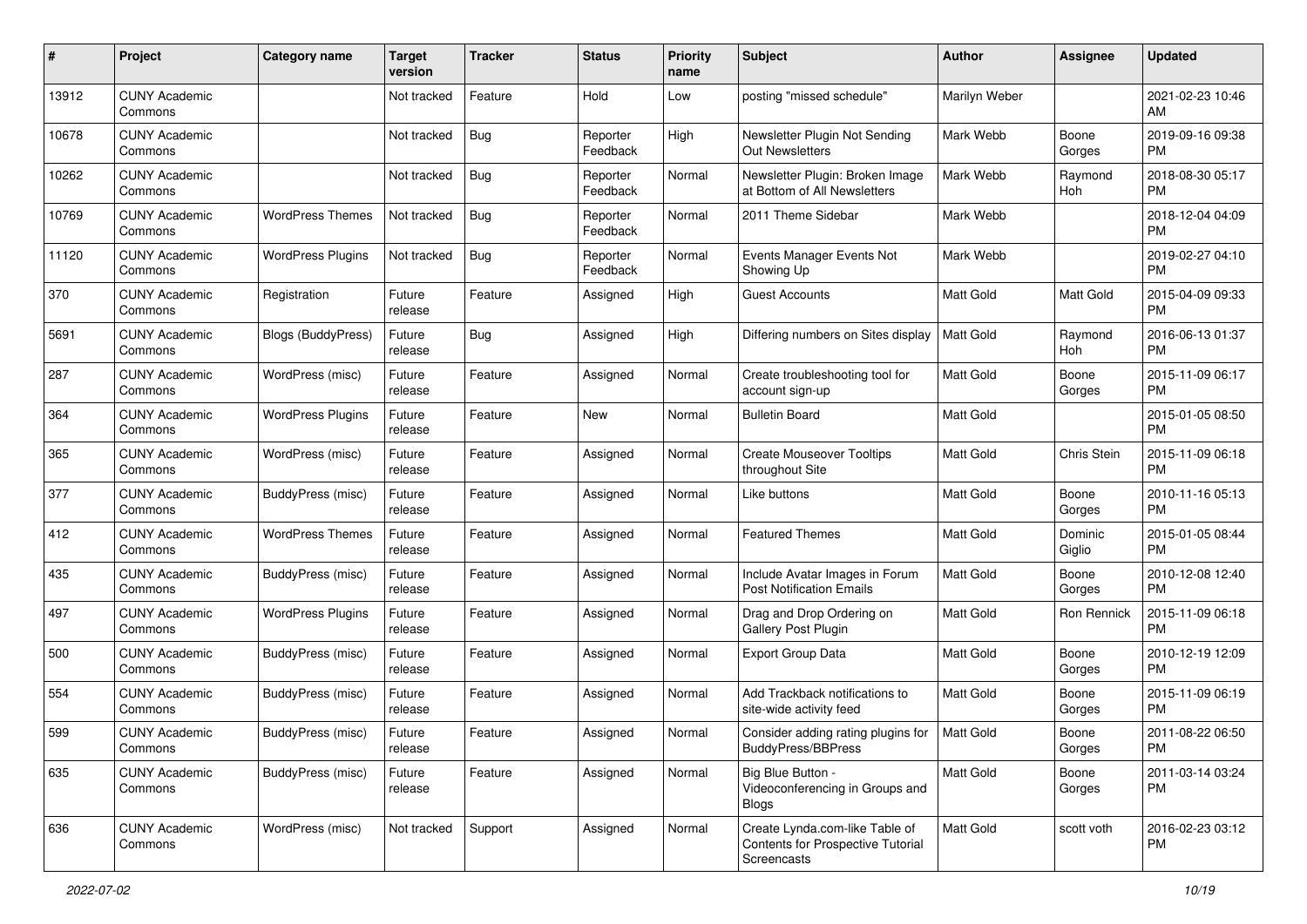| $\#$ | Project                         | <b>Category name</b>     | <b>Target</b><br>version | <b>Tracker</b> | <b>Status</b>        | Priority<br>name | <b>Subject</b>                                                        | <b>Author</b>    | <b>Assignee</b>     | <b>Updated</b>                |
|------|---------------------------------|--------------------------|--------------------------|----------------|----------------------|------------------|-----------------------------------------------------------------------|------------------|---------------------|-------------------------------|
| 653  | <b>CUNY Academic</b><br>Commons | Group Blogs              | Future<br>release        | Feature        | Assigned             | Normal           | Redesign Integration of Groups<br>and Blogs                           | Matt Gold        | Samantha<br>Raddatz | 2015-11-09 05:40<br><b>PM</b> |
| 658  | <b>CUNY Academic</b><br>Commons | <b>WordPress Plugins</b> | Future<br>release        | Feature        | Assigned             | Normal           | Rebulid Sitewide Tag Suggestion                                       | <b>Matt Gold</b> | Boone<br>Gorges     | 2015-01-05 08:47<br><b>PM</b> |
| 1105 | <b>CUNY Academic</b><br>Commons | WordPress (misc)         | Future<br>release        | Feature        | Assigned             | Normal           | Rephrase Blog Privacy Options                                         | Matt Gold        | Samantha<br>Raddatz | 2015-11-09 06:19<br><b>PM</b> |
| 1544 | <b>CUNY Academic</b><br>Commons | Groups (misc)            | Future<br>release        | Feature        | Reporter<br>Feedback | Normal           | Group Filtering and Sorting                                           | Matt Gold        | <b>Chris Stein</b>  | 2019-03-01 02:25<br><b>PM</b> |
| 2523 | <b>CUNY Academic</b><br>Commons | <b>BuddyPress Docs</b>   | Future<br>release        | Feature        | Assigned             | Normal           | Allow Users to Upload Images to<br><b>BP</b> Docs                     | Matt Gold        | Boone<br>Gorges     | 2015-11-09 06:14<br><b>PM</b> |
| 3042 | <b>CUNY Academic</b><br>Commons | <b>Public Portfolio</b>  | Future<br>release        | Feature        | Assigned             | Normal           | Browsing member interests                                             | Matt Gold        | Boone<br>Gorges     | 2015-03-21 09:04<br><b>PM</b> |
| 3090 | <b>CUNY Academic</b><br>Commons | Twitter page             | Future<br>release        | Feature        | Assigned             | Normal           | Prevent Retweets from showing<br>up on Commons twitter page           | <b>Matt Gold</b> | Tahir Butt          | 2016-10-24 11:31<br>AM        |
| 3220 | <b>CUNY Academic</b><br>Commons | <b>Public Portfolio</b>  | Future<br>release        | Feature        | Assigned             | Normal           | Add indent/outdent option to<br>Formatting Buttons on Profile<br>Page | Matt Gold        | Boone<br>Gorges     | 2014-05-21 10:39<br><b>PM</b> |
| 3308 | <b>CUNY Academic</b><br>Commons | Group Invitations        | Future<br>release        | Feature        | Assigned             | Normal           | Allow members to rescind group<br>invitations                         | <b>Matt Gold</b> | Boone<br>Gorges     | 2015-04-01 08:53<br><b>PM</b> |
| 3369 | <b>CUNY Academic</b><br>Commons | Reply By Email           | Not tracked              | Outreach       | Hold                 | Normal           | Release reply by email to WP<br>plugin directory                      | Matt Gold        | Raymond<br>Hoh      | 2016-03-01 12:46<br><b>PM</b> |
| 3419 | <b>CUNY Academic</b><br>Commons | Group Invitations        | 1.6.14                   | Bug            | Testing<br>Required  | Normal           | Neatening the display of<br>messages on group requests                | Matt Gold        | Boone<br>Gorges     | 2014-09-01 09:29<br><b>PM</b> |
| 3517 | <b>CUNY Academic</b><br>Commons | My Commons               | Future<br>release        | Feature        | Assigned             | Normal           | Mute/Unmute My Commons<br>updates                                     | <b>Matt Gold</b> | Raymond<br>Hoh      | 2015-11-09 01:19<br><b>PM</b> |
| 3524 | <b>CUNY Academic</b><br>Commons | Documentation            | Not tracked              | Documentation  | Assigned             | Normal           | Post describing all you can do<br>when starting up a new blog/group   | <b>Matt Gold</b> | scott voth          | 2014-10-04 12:56<br><b>PM</b> |
| 3536 | <b>CUNY Academic</b><br>Commons | My Commons               | Future<br>release        | Feature        | Assigned             | Normal           | Infinite Scroll on My Commons<br>page                                 | Matt Gold        | Raymond<br>Hoh      | 2015-04-13 04:42<br><b>PM</b> |
| 3577 | <b>CUNY Academic</b><br>Commons | My Commons               | Future<br>release        | Design/UX      | Assigned             | Normal           | Replies to items in My Commons                                        | <b>Matt Gold</b> | Raymond<br>Hoh      | 2015-04-09 05:19<br><b>PM</b> |
| 3657 | <b>CUNY Academic</b><br>Commons | WordPress (misc)         | Not tracked              | Feature        | <b>New</b>           | Normal           | Create alert for GC email<br>addresses                                | <b>Matt Gold</b> | Matt Gold           | 2016-04-14 11:29<br><b>PM</b> |
| 3662 | <b>CUNY Academic</b><br>Commons | <b>SEO</b>               | Future<br>release        | Feature        | Assigned             | Normal           | Duplicate Content/SEO/Google<br>issues                                | Matt Gold        | Raymond<br>Hoh      | 2015-04-13 04:37<br><b>PM</b> |
| 3759 | <b>CUNY Academic</b><br>Commons | WordPress (misc)         | Future<br>release        | Feature        | Assigned             | Normal           | Review Interface for Adding Users<br>to Blogs                         | Matt Gold        | Boone<br>Gorges     | 2015-03-24 05:52<br><b>PM</b> |
| 3768 | <b>CUNY Academic</b><br>Commons | Public Portfolio         | Future<br>release        | Feature        | Assigned             | Normal           | Institutions/Past positions on<br>public portfolios                   | <b>Matt Gold</b> | Boone<br>Gorges     | 2018-04-23 10:44<br>AM        |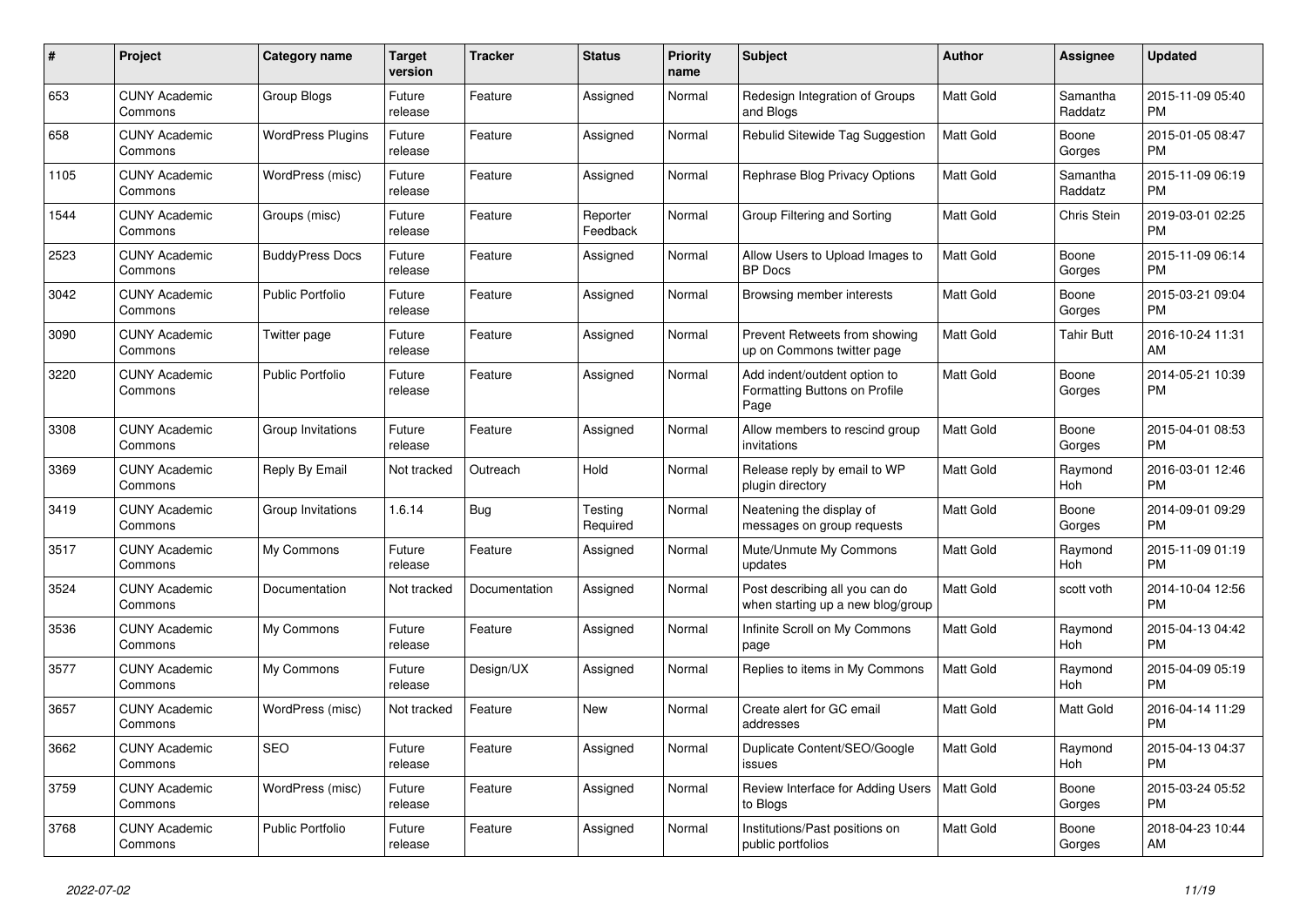| $\#$ | Project                         | <b>Category name</b>    | Target<br>version | <b>Tracker</b> | <b>Status</b>        | Priority<br>name | <b>Subject</b>                                                      | <b>Author</b>    | <b>Assignee</b>     | <b>Updated</b>                |
|------|---------------------------------|-------------------------|-------------------|----------------|----------------------|------------------|---------------------------------------------------------------------|------------------|---------------------|-------------------------------|
| 3770 | <b>CUNY Academic</b><br>Commons | <b>Public Portfolio</b> | Future<br>release | Feature        | Assigned             | Normal           | Improve Layout/Formatting of<br>Positions Area on Public Portfolios | <b>Matt Gold</b> | <b>Chris Stein</b>  | 2015-04-01 09:17<br><b>PM</b> |
| 4027 | <b>CUNY Academic</b><br>Commons | Commons In A Box        | Not tracked       | Design/UX      | Assigned             | Normal           | Usability review of CBOX update<br>procedures                       | <b>Matt Gold</b> | Samantha<br>Raddatz | 2015-05-11 06:36<br><b>PM</b> |
| 4053 | <b>CUNY Academic</b><br>Commons | Events                  | Future<br>release | Feature        | Assigned             | Normal           | Create new tab for past events                                      | Matt Gold        | Boone<br>Gorges     | 2015-05-12 02:10<br><b>PM</b> |
| 4070 | <b>CUNY Academic</b><br>Commons | Analytics               | Not tracked       | Support        | Assigned             | Normal           | Request for JITP site analytics                                     | <b>Matt Gold</b> | Seth Persons        | 2016-02-23 03:09<br><b>PM</b> |
| 4235 | <b>CUNY Academic</b><br>Commons |                         | Not tracked       | Design/UX      | Assigned             | Normal           | Explore user experience around<br>comments on forum topics vs docs  | <b>Matt Gold</b> | Samantha<br>Raddatz | 2015-07-21 10:23<br>AM        |
| 4238 | <b>CUNY Academic</b><br>Commons | Events                  | Future<br>release | Feature        | Assigned             | Normal           | Copy Events to Other Groups?                                        | Matt Gold        | Boone<br>Gorges     | 2015-07-02 10:08<br>AM        |
| 4404 | <b>CUNY Academic</b><br>Commons | <b>Public Portfolio</b> | Future<br>release | Design/UX      | Assigned             | Normal           | Change color of permissions info<br>on portfolio editing interface  | Matt Gold        | Samantha<br>Raddatz | 2015-08-11 05:28<br><b>PM</b> |
| 4661 | <b>CUNY Academic</b><br>Commons | <b>User Experience</b>  | Future<br>release | Bug            | Assigned             | Normal           | Simplify Events text                                                | Matt Gold        | Samantha<br>Raddatz | 2015-10-02 09:06<br><b>PM</b> |
| 4903 | <b>CUNY Academic</b><br>Commons | Events                  | Future<br>release | Design/UX      | Assigned             | Normal           | Improving visual appearance of<br>event calendars                   | <b>Matt Gold</b> | Boone<br>Gorges     | 2016-10-13 11:51<br>AM        |
| 4980 | <b>CUNY Academic</b><br>Commons | Home Page               | Future<br>release | Feature        | Assigned             | Normal           | CAC Featured Content -- Adding<br>Randomization                     | Matt Gold        | Boone<br>Gorges     | 2016-12-12 03:01<br><b>PM</b> |
| 4986 | <b>CUNY Academic</b><br>Commons | ZenDesk                 | Not tracked       | Support        | Assigned             | Normal           | Prepare documentation for<br>Zendesk re web widget                  | Matt Gold        | Samantha<br>Raddatz | 2016-02-25 03:09<br><b>PM</b> |
| 5316 | <b>CUNY Academic</b><br>Commons | <b>User Experience</b>  | Future<br>release | Feature        | Assigned             | Normal           | Prompt user email address<br>updates                                | Matt Gold        | Stephen Real        | 2016-12-21 03:30<br><b>PM</b> |
| 5581 | <b>CUNY Academic</b><br>Commons | Analytics               | Future<br>release | Feature        | Assigned             | Normal           | <b>Explore alternatives to Google</b><br>Analytics                  | Matt Gold        | Valerie<br>Townsend | 2020-04-17 03:12<br><b>PM</b> |
| 5696 | <b>CUNY Academic</b><br>Commons | Events                  | Future<br>release | Feature        | Assigned             | Normal           | Events Calendar - display options<br>calendar aggregation /         | Matt Gold        | Boone<br>Gorges     | 2016-10-13 11:44<br>AM        |
| 5955 | <b>CUNY Academic</b><br>Commons | Outreach                | Future<br>release | Feature        | Assigned             | Normal           | Create auto-newsletter for<br>commons members                       | Matt Gold        | Luke Waltzer        | 2016-08-30 10:34<br>AM        |
| 6014 | <b>CUNY Academic</b><br>Commons | Publicity               | Future<br>release | Publicity      | Reporter<br>Feedback | Normal           | Google search listing                                               | Matt Gold        | Boone<br>Gorges     | 2016-09-21 03:48<br><b>PM</b> |
| 6115 | <b>CUNY Academic</b><br>Commons | Publicity               | Not tracked       | Feature        | Assigned             | Normal           | create digital signage for GC                                       | <b>Matt Gold</b> | scott voth          | 2016-10-11 10:09<br><b>PM</b> |
| 6298 | <b>CUNY Academic</b><br>Commons | User Experience         | Not tracked       | Design/UX      | Assigned             | Normal           | Examine data from survey                                            | Matt Gold        | Margaret<br>Galvan  | 2016-10-14 12:16<br><b>PM</b> |
| 6426 | CUNY Academic<br>Commons        | Spam/Spam<br>Prevention | Future<br>release | Feature        | Assigned             | Normal           | Force captcha on all comments?                                      | <b>Matt Gold</b> | Tahir Butt          | 2016-10-24 02:06<br>PM        |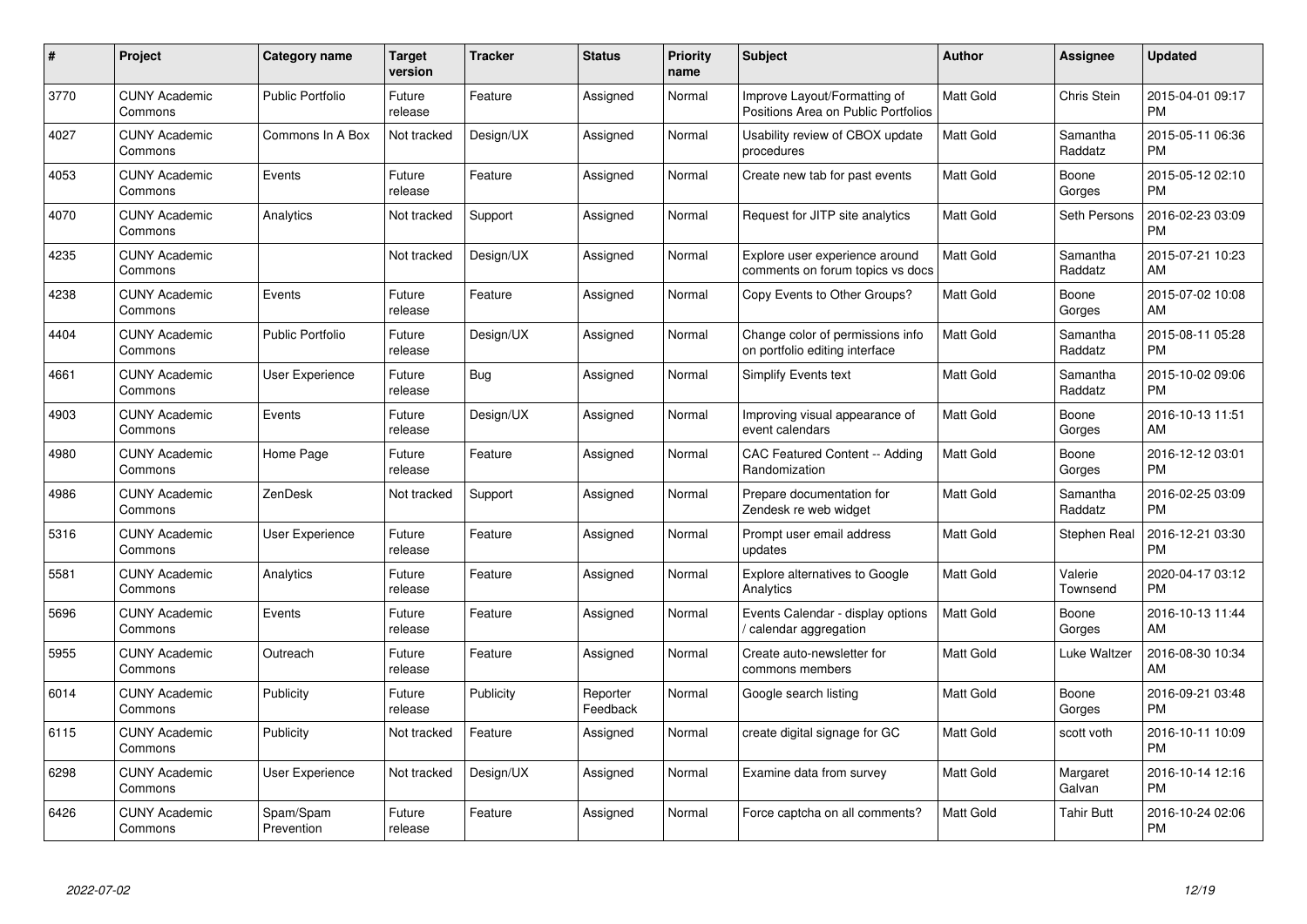| $\pmb{\#}$ | <b>Project</b>                  | Category name              | <b>Target</b><br>version | <b>Tracker</b> | <b>Status</b>        | <b>Priority</b><br>name | <b>Subject</b>                                                                        | <b>Author</b>    | Assignee         | <b>Updated</b>                |
|------------|---------------------------------|----------------------------|--------------------------|----------------|----------------------|-------------------------|---------------------------------------------------------------------------------------|------------------|------------------|-------------------------------|
| 6671       | <b>CUNY Academic</b><br>Commons | Reply By Email             | Not tracked              | <b>Bug</b>     | Assigned             | Normal                  | "Post too often" RBE error<br>message                                                 | <b>Matt Gold</b> | Raymond<br>Hoh   | 2016-11-11 09:55<br>AM        |
| 6995       | <b>CUNY Academic</b><br>Commons | Home Page                  | Not tracked              | <b>Bug</b>     | Assigned             | Normal                  | member filter on homepage not<br>working                                              | Matt Gold        | Raymond<br>Hoh   | 2016-12-11 09:46<br><b>PM</b> |
| 7115       | <b>CUNY Academic</b><br>Commons | Groups (misc)              | Future<br>release        | Feature        | Reporter<br>Feedback | Normal                  | make licensing info clear during<br>group creation                                    | <b>Matt Gold</b> | Raymond<br>Hoh   | 2020-12-08 11:32<br>AM        |
| 8666       | <b>CUNY Academic</b><br>Commons | Teaching                   | Not tracked              | Documentation  | Assigned             | Normal                  | Create Teaching on the Commons<br>Resource Page                                       | Matt Gold        | Laurie Hurson    | 2019-09-23 03:16<br><b>PM</b> |
| 8756       | <b>CUNY Academic</b><br>Commons | <b>Group Blogs</b>         | Future<br>release        | Feature        | Hold                 | Normal                  | Connect multiple blogs to one<br>group?                                               | Matt Gold        | Boone<br>Gorges  | 2017-09-30 10:42<br>AM        |
| 8836       | <b>CUNY Academic</b><br>Commons | <b>Blogs (BuddyPress)</b>  | Future<br>release        | Feature        | Assigned             | Normal                  | Redesign site launch process                                                          | Matt Gold        | Boone<br>Gorges  | 2019-10-03 02:49<br><b>PM</b> |
| 8837       | <b>CUNY Academic</b><br>Commons |                            | Not tracked              | Feature        | Assigned             | Normal                  | Create a form to request info from<br>people requesting premium<br>themes and plugins | <b>Matt Gold</b> | Marilyn<br>Weber | 2017-11-14 03:35<br><b>PM</b> |
| 8898       | <b>CUNY Academic</b><br>Commons | Social Paper               | Not tracked              | Feature        | Assigned             | Normal                  | Usage data on docs and social<br>paper                                                | Matt Gold        | Matt Gold        | 2017-11-16 11:32<br>AM        |
| 8900       | <b>CUNY Academic</b><br>Commons | Accessibility              | Future<br>release        | Feature        | Assigned             | Normal                  | Look into tools to enforce<br>accessibility in WP environment                         | <b>Matt Gold</b> | Boone<br>Gorges  | 2022-04-26 11:59<br>AM        |
| 8901       | <b>CUNY Academic</b><br>Commons | Accessibility              | Future<br>release        | Feature        | Assigned             | Normal                  | Theme analysis for accessibility                                                      | <b>Matt Gold</b> | Boone<br>Gorges  | 2022-04-26 11:59<br>AM        |
| 8902       | <b>CUNY Academic</b><br>Commons | Design                     | Not tracked              | Feature        | Assigned             | Normal                  | Report back on research on<br><b>BuddyPress themes</b>                                | Matt Gold        | Michael Smith    | 2017-11-10 12:31<br><b>PM</b> |
| 8976       | <b>CUNY Academic</b><br>Commons | Reply By Email             | Not tracked              | Feature        | Assigned             | Normal                  | Package RBE new topics posting?                                                       | <b>Matt Gold</b> | Raymond<br>Hoh   | 2017-12-04 02:34<br><b>PM</b> |
| 8991       | <b>CUNY Academic</b><br>Commons | Reply By Email             | Not tracked              | Bug            | Hold                 | Normal                  | RBE duplicate email message<br>issue                                                  | <b>Matt Gold</b> | Raymond<br>Hoh   | 2018-02-18 08:53<br><b>PM</b> |
| 9015       | <b>CUNY Academic</b><br>Commons | Groups (misc)              | Not tracked              | Outreach       | Assigned             | Normal                  | Email group admins the email<br>addresses of their groups                             | Matt Gold        | Matt Gold        | 2018-01-02 09:54<br>AM        |
| 9028       | <b>CUNY Academic</b><br>Commons | Onboarding                 | Future<br>release        | Feature        | Assigned             | Normal                  | suggest groups to new members<br>during the registration process                      | <b>Matt Gold</b> | Chris Stein      | 2018-10-24 12:34<br><b>PM</b> |
| 9941       | <b>CUNY Academic</b><br>Commons | Wiki                       | Not tracked              | Support        | Assigned             | Normal                  | Wiki functionality                                                                    | <b>Matt Gold</b> | Boone<br>Gorges  | 2018-06-26 10:57<br>AM        |
| 9947       | <b>CUNY Academic</b><br>Commons | <b>WordPress Plugins</b>   | Future<br>release        | Feature        | Reporter<br>Feedback | Normal                  | Install H5P quiz plugin                                                               | Matt Gold        | Boone<br>Gorges  | 2018-09-11 11:01<br>AM        |
| 9979       | <b>CUNY Academic</b><br>Commons | <b>Email Notifications</b> | Not tracked              | <b>Bug</b>     | Reporter<br>Feedback | Normal                  | Reports of slow email activation<br>emails                                            | <b>Matt Gold</b> | Boone<br>Gorges  | 2018-08-29 09:40<br><b>PM</b> |
| 10040      | <b>CUNY Academic</b><br>Commons | WordPress (misc)           | Not tracked              | Bug            | Reporter<br>Feedback | Normal                  | User doesn't see full list of themes                                                  | Matt Gold        | Boone<br>Gorges  | 2018-07-25 10:12<br>AM        |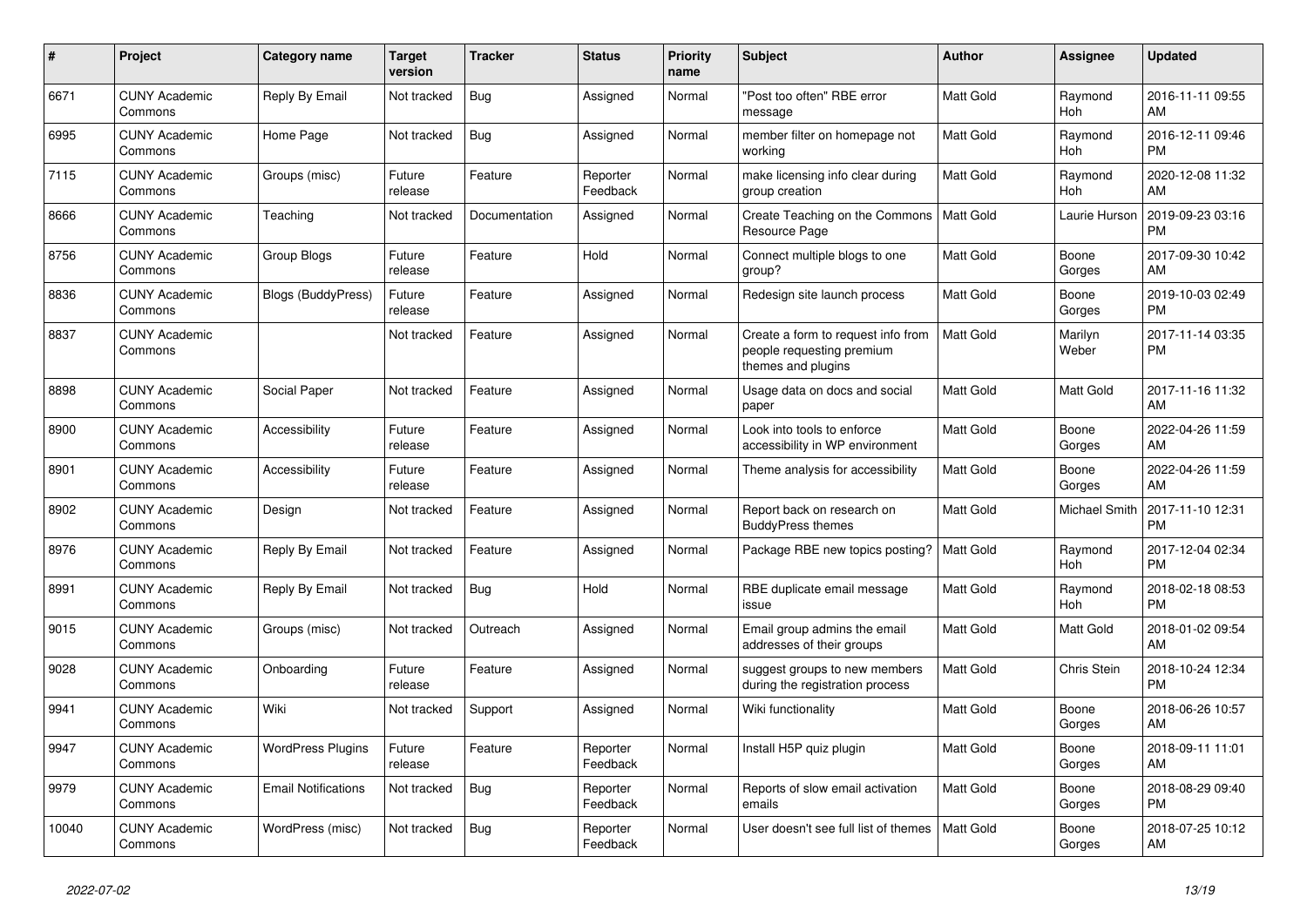| #     | <b>Project</b>                  | Category name              | <b>Target</b><br>version | <b>Tracker</b> | <b>Status</b>        | <b>Priority</b><br>name | <b>Subject</b>                                                                                                                               | <b>Author</b>     | Assignee            | <b>Updated</b>                |
|-------|---------------------------------|----------------------------|--------------------------|----------------|----------------------|-------------------------|----------------------------------------------------------------------------------------------------------------------------------------------|-------------------|---------------------|-------------------------------|
| 10659 | <b>CUNY Academic</b><br>Commons | Group Forums               | Future<br>release        | Feature        | Assigned             | Normal                  | Post to multiple groups via email                                                                                                            | <b>Matt Gold</b>  | Raymond<br>Hoh      | 2018-11-15 12:54<br>AM        |
| 13949 | <b>CUNY Academic</b><br>Commons |                            | Not tracked              | Bug            | <b>New</b>           | Normal                  | Continued debugging of runaway<br>MySQL connections                                                                                          | <b>Matt Gold</b>  | Boone<br>Gorges     | 2021-09-14 10:42<br>AM        |
| 15604 | <b>CUNY Academic</b><br>Commons | <b>Email Notifications</b> | Future<br>release        | Feature        | Assigned             | Normal                  | <b>Restructure Commons Group</b><br>Digest Email Messages                                                                                    | Matt Gold         | Boone<br>Gorges     | 2022-05-26 10:45<br><b>AM</b> |
| 16307 | <b>CUNY Academic</b><br>Commons |                            |                          | Bug            | <b>New</b>           | Normal                  | Add brief messaging to<br>accept/decline group membership<br>requests                                                                        | Matt Gold         | Boone<br>Gorges     | 2022-06-27 06:13<br><b>PM</b> |
| 310   | <b>CUNY Academic</b><br>Commons | BuddyPress (misc)          | Future<br>release        | Feature        | Assigned             | Low                     | <b>Friend Request Email</b>                                                                                                                  | <b>Matt Gold</b>  | Samantha<br>Raddatz | 2015-11-09 05:08<br><b>PM</b> |
| 333   | <b>CUNY Academic</b><br>Commons | <b>Email Notifications</b> | Future<br>release        | Feature        | Assigned             | Low                     | Delay Forum Notification Email<br>Delivery Until After Editing Period<br>Ends                                                                | <b>Matt Gold</b>  | Raymond<br>Hoh      | 2015-11-09 06:01<br><b>PM</b> |
| 940   | <b>CUNY Academic</b><br>Commons | Redmine                    | Future<br>release        | Feature        | Assigned             | Low                     | Communication with users after<br>releases                                                                                                   | Matt Gold         | Dominic<br>Giglio   | 2012-09-09 04:36<br><b>PM</b> |
| 1192  | <b>CUNY Academic</b><br>Commons | <b>Group Files</b>         | Future<br>release        | Feature        | Assigned             | Low                     | When posting group files, allow<br>users to add a category without<br>saving                                                                 | <b>Matt Gold</b>  | Raymond<br>Hoh      | 2015-11-09 05:53<br><b>PM</b> |
| 1456  | <b>CUNY Academic</b><br>Commons | Group Invitations          | Future<br>release        | Feature        | Reporter<br>Feedback | Low                     | Invite to Group Button from Profile<br>Field                                                                                                 | <b>Matt Gold</b>  | Samantha<br>Raddatz | 2015-11-09 05:59<br>PM        |
| 1562  | <b>CUNY Academic</b><br>Commons | <b>WordPress Plugins</b>   | Future<br>release        | Feature        | Assigned             | Low                     | Play with NYT Collaborative<br><b>Authoring Tool</b>                                                                                         | Matt Gold         | Boone<br>Gorges     | 2015-01-05 08:47<br><b>PM</b> |
| 2013  | <b>CUNY Academic</b><br>Commons | Public Portfolio           | Future<br>release        | Feature        | Assigned             | Low                     | Have Profile Privacy Options show   Matt Gold<br>up only for filled-in fields                                                                |                   | Boone<br>Gorges     | 2015-11-09 06:09<br><b>PM</b> |
| 2223  | <b>CUNY Academic</b><br>Commons | <b>WordPress Plugins</b>   | Future<br>release        | Feature        | Assigned             | Low                     | Add Participad to the CUNY<br><b>Academic Commons</b>                                                                                        | <b>Matt Gold</b>  | Boone<br>Gorges     | 2014-09-17 10:03<br><b>PM</b> |
| 3080  | <b>CUNY Academic</b><br>Commons | <b>Group Files</b>         | Future<br>release        | Feature        | Assigned             | Low                     | Create a system to keep track of<br>file changes                                                                                             | <b>Matt Gold</b>  | Boone<br>Gorges     | 2014-02-26 10:04<br><b>PM</b> |
| 3354  | <b>CUNY Academic</b><br>Commons | <b>Group Files</b>         | Future<br>release        | Feature        | Assigned             | Low                     | Allow Group Download of Multiple<br><b>Selected Files</b>                                                                                    | <b>Matt Gold</b>  | Chris Stein         | 2014-08-01 08:50<br>AM        |
| 5016  | <b>CUNY Academic</b><br>Commons | Events                     | Future<br>release        | Feature        | Assigned             | Low                     | Allow comments to be posted on<br>events                                                                                                     | <b>Matt Gold</b>  | Raymond<br>Hoh      | 2019-03-01 02:23<br><b>PM</b> |
| 481   | <b>CUNY Academic</b><br>Commons | Groups (misc)              | Future<br>release        | Feature        | Assigned             | Normal                  | ability to archive inactive groups<br>and blogs                                                                                              | Michael Mandiberg | Samantha<br>Raddatz | 2015-11-09 05:56<br><b>PM</b> |
| 9908  | <b>CUNY Academic</b><br>Commons |                            | Not tracked              | Feature        | <b>New</b>           | Normal                  | Is it possible to send email<br>updates to users (or an email<br>address not on the list) for only a<br>single page AFTER being<br>prompted? | Michael Shields   | scott voth          | 2018-06-11 01:34<br><b>PM</b> |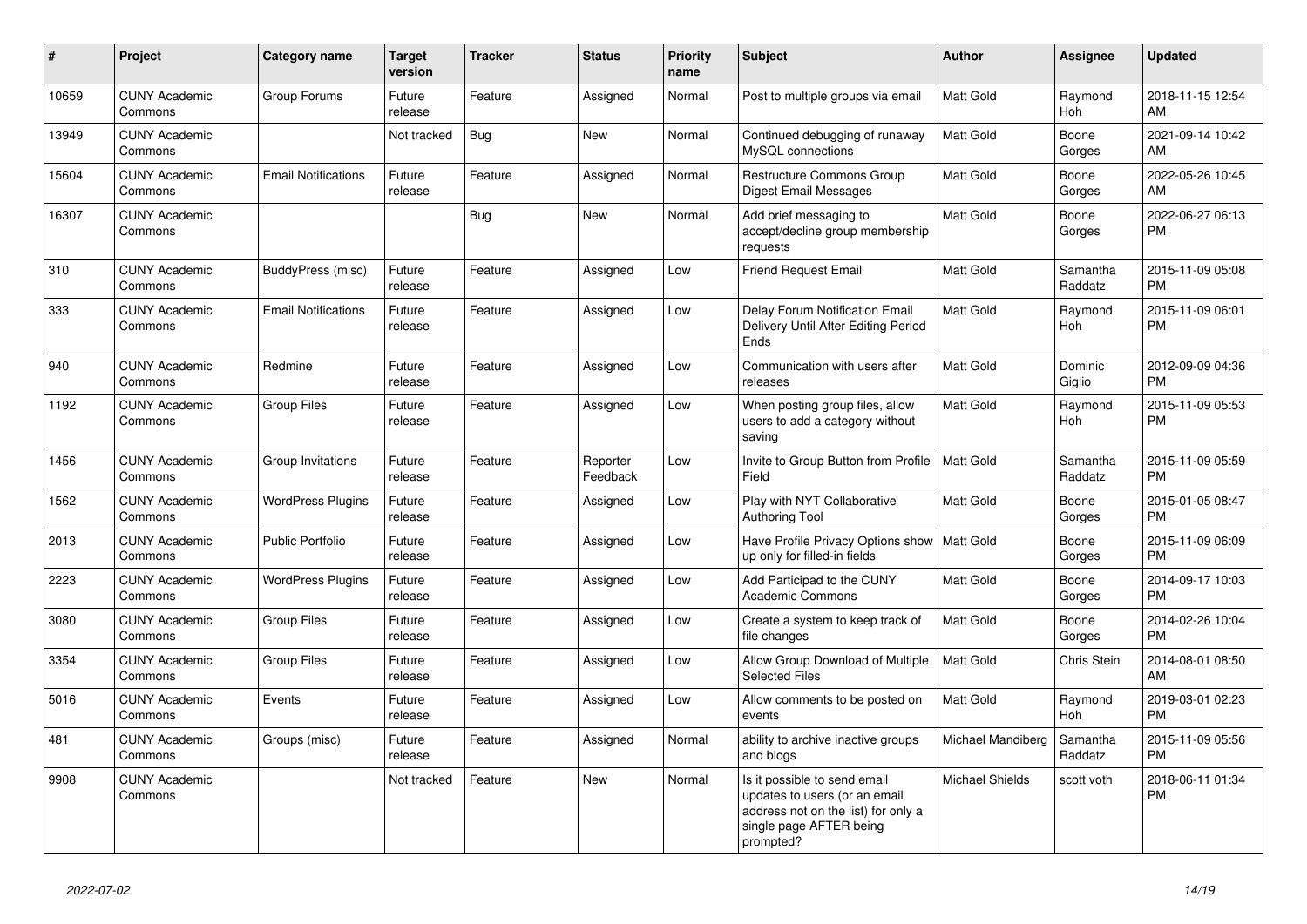| #     | <b>Project</b>                  | Category name          | <b>Target</b><br>version | <b>Tracker</b> | <b>Status</b>        | <b>Priority</b><br>name | <b>Subject</b>                                                                                  | <b>Author</b>           | Assignee            | <b>Updated</b>                |
|-------|---------------------------------|------------------------|--------------------------|----------------|----------------------|-------------------------|-------------------------------------------------------------------------------------------------|-------------------------|---------------------|-------------------------------|
| 2167  | <b>CUNY Academic</b><br>Commons | WordPress (misc)       | Future<br>release        | Bug            | Assigned             | Normal                  | <b>CAC-Livestream Plugin Issues</b>                                                             | <b>Michael Smith</b>    | Dominic<br>Giglio   | 2015-01-02 03:06<br><b>PM</b> |
| 3458  | <b>CUNY Academic</b><br>Commons | Groups (misc)          | Future<br>release        | Feature        | Assigned             | Normal                  | Filter Members of Group by<br>Campus                                                            | <b>Michael Smith</b>    | Samantha<br>Raddatz | 2014-09-26 08:32<br><b>PM</b> |
| 2753  | <b>CUNY Academic</b><br>Commons | Public Portfolio       | Future<br>release        | Feature        | <b>New</b>           | Normal                  | Create actual actual tagification in<br>academic interests and other<br>fields                  | Micki Kaufman           | Boone<br>Gorges     | 2015-01-05 08:52<br><b>PM</b> |
| 2754  | <b>CUNY Academic</b><br>Commons | Design                 | Future<br>release        | Feature        | Assigned             | Normal                  | Determine strategy for CAC logo<br>handling in top header                                       | Micki Kaufman           | Chris Stein         | 2015-01-05 08:53<br><b>PM</b> |
| 3506  | <b>CUNY Academic</b><br>Commons | Publicity              | 1.7                      | Publicity      | <b>New</b>           | Normal                  | Prepare 1.7 email messaging                                                                     | Micki Kaufman           | Micki<br>Kaufman    | 2014-10-01 12:36<br><b>PM</b> |
| 3509  | <b>CUNY Academic</b><br>Commons | Publicity              | 1.7                      | Publicity      | <b>New</b>           | Normal                  | Create 1.7 digital signage imagery                                                              | Micki Kaufman           | Marilyn<br>Weber    | 2014-10-01 12:40<br><b>PM</b> |
| 3510  | <b>CUNY Academic</b><br>Commons | Publicity              | 1.7                      | Publicity      | Assigned             | Normal                  | Post on the News Blog re: 'My<br>Commons'                                                       | Micki Kaufman           | Sarah<br>Morgano    | 2014-10-15 11:18<br>AM        |
| 3511  | <b>CUNY Academic</b><br>Commons | Publicity              | 1.7                      | Publicity      | Assigned             | Normal                  | Social media for 1.7                                                                            | Micki Kaufman           | Sarah<br>Morgano    | 2014-10-14 03:32<br><b>PM</b> |
| 3475  | <b>CUNY Academic</b><br>Commons | Events                 | Future<br>release        | Feature        | Assigned             | Normal                  | Request to add plugin to<br>streamline room<br>booking/appointment booking                      | Naomi Barrettara        | Boone<br>Gorges     | 2014-12-01 05:14<br><b>PM</b> |
| 9346  | <b>CUNY Academic</b><br>Commons | WordPress (misc)       | Not tracked              | Bug            | <b>New</b>           | Normal                  | Clone cetls.bmcc.cuny.edu for<br>development                                                    | Owen Roberts            | Raymond<br>Hoh      | 2018-03-06 05:35<br><b>PM</b> |
| 6665  | <b>CUNY Academic</b><br>Commons |                        | Not tracked              | Publicity      | <b>New</b>           | Normal                  | Dead Link in 1.10 announcement<br>post                                                          | Paige Dupont            | Stephen Real        | 2016-12-01 03:11<br><b>PM</b> |
| 11449 | <b>CUNY Academic</b><br>Commons | WordPress - Media      | Not tracked              | Support        | Reporter<br>Feedback | Normal                  | Cloning Media Library for JITP<br>from Staging to Production Site                               | <b>Patrick DeDauw</b>   | Boone<br>Gorges     | 2019-05-13 12:00<br><b>PM</b> |
| 14483 | <b>CUNY Academic</b><br>Commons | WordPress - Media      | Not tracked              | Bug            | Reporter<br>Feedback | Normal                  | Wordpress PDF Embed Stopped<br>Working after JITP Media Clone                                   | Patrick DeDauw          | Boone<br>Gorges     | 2021-05-20 01:51<br><b>PM</b> |
| 8675  | <b>CUNY Academic</b><br>Commons | <b>User Onboarding</b> | Future<br>release        | <b>Bug</b>     | Reporter<br>Feedback | Low                     | Add new User search screen calls<br>for the input of email address but<br>doesn't work with one | Paul Hebert             | Boone<br>Gorges     | 2017-10-11 11:17<br>AM        |
| 16294 | <b>CUNY Academic</b><br>Commons |                        |                          | Bug            | <b>New</b>           | Urgent                  | CAC is down                                                                                     | Raffi<br>Khatchadourian |                     | 2022-06-27 02:00<br><b>PM</b> |
| 5182  | <b>CUNY Academic</b><br>Commons | Social Paper           | Future<br>release        | Design/UX      | <b>New</b>           | Normal                  | "Publishing" a private paper on<br>social paper?                                                | Raffi<br>Khatchadourian | Boone<br>Gorges     | 2016-10-13 04:12<br><b>PM</b> |
| 5183  | <b>CUNY Academic</b><br>Commons | Social Paper           | Future<br>release        | Design/UX      | New                  | Normal                  | Creating a new paper when<br>viewing an existing paper                                          | Raffi<br>Khatchadourian | Samantha<br>Raddatz | 2016-02-02 12:09<br><b>PM</b> |
| 9420  | <b>CUNY Academic</b><br>Commons | cuny.is                | Not tracked              | Feature        | New                  | Normal                  | Request for http://cuny.is/streams                                                              | Raffi<br>Khatchadourian | Marilyn<br>Weber    | 2018-04-02 10:08<br>AM        |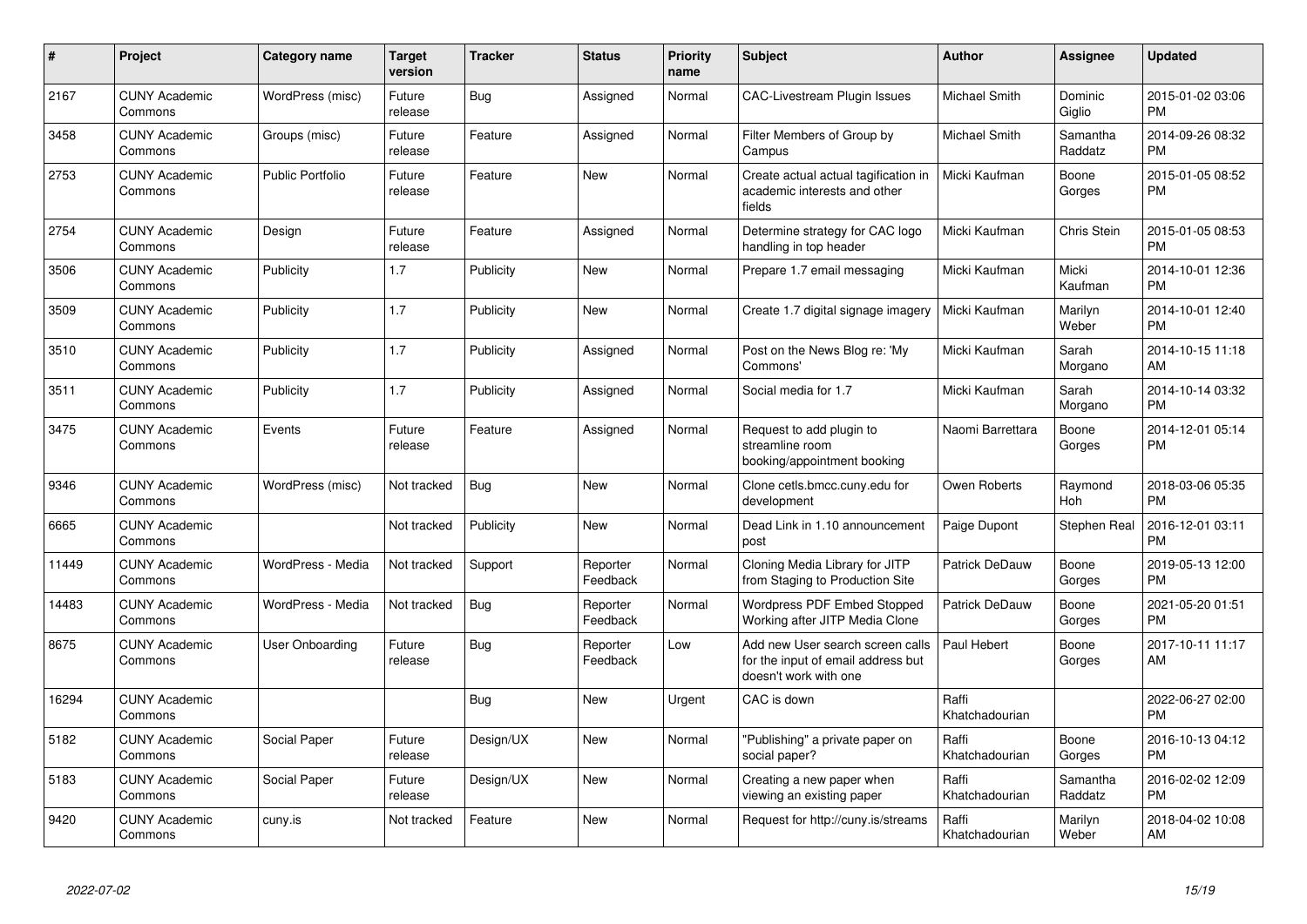| #     | Project                         | <b>Category name</b>     | <b>Target</b><br>version | <b>Tracker</b> | <b>Status</b>        | <b>Priority</b><br>name | <b>Subject</b>                                          | <b>Author</b>           | <b>Assignee</b>     | <b>Updated</b>                |
|-------|---------------------------------|--------------------------|--------------------------|----------------|----------------------|-------------------------|---------------------------------------------------------|-------------------------|---------------------|-------------------------------|
| 11077 | <b>CUNY Academic</b><br>Commons | Events                   | Not tracked              | Feature        | Reporter<br>Feedback | Normal                  | Show event category description<br>in event list view   | Raffi<br>Khatchadourian |                     | 2019-02-12 10:38<br><b>PM</b> |
| 14792 | <b>CUNY Academic</b><br>Commons |                          |                          | <b>Bug</b>     | <b>New</b>           | Normal                  | Inconsistent email notifications<br>from gravity forms  | Raffi<br>Khatchadourian |                     | 2021-10-04 01:50<br><b>PM</b> |
| 15242 | <b>CUNY Academic</b><br>Commons | Performance              | Not tracked              | Bug            | Reporter<br>Feedback | Normal                  | Slugist site                                            | Raffi<br>Khatchadourian | Boone<br>Gorges     | 2022-02-07 11:14<br>AM        |
| 15516 | <b>CUNY Academic</b><br>Commons | <b>WordPress Plugins</b> |                          | <b>Bug</b>     | Reporter<br>Feedback | Normal                  | Can't publish or save draft of post<br>on wordpress.com | Raffi<br>Khatchadourian | Raymond<br>Hoh      | 2022-03-02 05:52<br><b>PM</b> |
| 16290 | <b>CUNY Academic</b><br>Commons |                          |                          | Feature        | Reporter<br>Feedback | Normal                  | Add Table Of Contents Block<br>plug-in                  | Raffi<br>Khatchadourian |                     | 2022-06-24 10:26<br>AM        |
| 16314 | <b>CUNY Academic</b><br>Commons | <b>WordPress Plugins</b> |                          | Feature        | New                  | Normal                  | Install Multicollab plug-in?                            | Raffi<br>Khatchadourian |                     | 2022-06-29 03:44<br><b>PM</b> |
| 8498  | <b>CUNY Academic</b><br>Commons | <b>WordPress Plugins</b> | Future<br>release        | Feature        | <b>New</b>           | Low                     | <b>Gravity Forms Email Users</b>                        | Raffi<br>Khatchadourian | Matt Gold           | 2017-10-13 12:58<br><b>PM</b> |
| 3691  | <b>CUNY Academic</b><br>Commons | <b>WordPress Plugins</b> | Future<br>release        | Bug            | <b>New</b>           | Normal                  | <b>WPMU Domain Mapping</b><br>Debugging on cdev         | Raymond Hoh             | Matt Gold           | 2014-12-12 09:04<br>AM        |
| 3939  | <b>CUNY Academic</b><br>Commons | <b>WordPress Plugins</b> | Future<br>release        | Bug            | Hold                 | Normal                  | Activity stream support for<br>Co-Authors Plus plugin   | Raymond Hoh             | Raymond<br>Hoh      | 2015-11-09 06:13<br><b>PM</b> |
| 11243 | <b>CUNY Academic</b><br>Commons | BuddyPress (misc)        | Future<br>release        | Bug            | <b>New</b>           | Normal                  | Audit bp-custom.php                                     | Raymond Hoh             | Raymond<br>Hoh      | 2022-04-26 11:59<br>AM        |
| 14496 | <b>CUNY Academic</b><br>Commons | Domain Mapping           | Future<br>release        | Bug            | New                  | Normal                  | Mapped domain SSO uses<br>third-party cookies           | Raymond Hoh             | Raymond<br>Hoh      | 2021-05-24 04:03<br><b>PM</b> |
| 14908 | <b>CUNY Academic</b><br>Commons | Performance              |                          | Bug            | <b>New</b>           | Normal                  | Stale object cache on cdev                              | Raymond Hoh             | Boone<br>Gorges     | 2021-12-07 09:45<br>AM        |
| 16177 | <b>CUNY Academic</b><br>Commons | Reply By Email           |                          | Bug            | New                  | Normal                  | Switch to Inbound mode for RBE                          | Raymond Hoh             | Raymond<br>Hoh      | 2022-05-30 04:32<br><b>PM</b> |
| 16255 | <b>CUNY Academic</b><br>Commons | WordPress (misc)         |                          | <b>Bug</b>     | <b>New</b>           | Normal                  | Need to define 'MULTISITE'<br>constant in wp-config.php | Raymond Hoh             |                     | 2022-06-19 09:31<br>AM        |
| 16319 | <b>CUNY Academic</b><br>Commons | <b>WordPress Plugins</b> | 2.0.3                    | Bug            | <b>New</b>           | Normal                  | <b>Request for Events Calendar Pro</b><br>5.14.2 update | Raymond Hoh             | Raymond<br>Hoh      | 2022-07-01 04:16<br><b>PM</b> |
| 14983 | <b>CUNY Academic</b><br>Commons | WordPress (misc)         | Not tracked              | Support        | Reporter<br>Feedback | Normal                  | "Read More" tag not working                             | Rebecca Krisel          | Raymond<br>Hoh      | 2021-11-23 01:17<br><b>PM</b> |
| 58    | <b>CUNY Academic</b><br>Commons | BuddyPress (misc)        | Future<br>release        | Feature        | Assigned             | Low                     | Make member search sortable by<br>last name             | Roberta Brody           | Boone<br>Gorges     | 2010-08-26 02:38<br><b>PM</b> |
| 4221  | <b>CUNY Academic</b><br>Commons | Group Forums             | Future<br>release        | Design/UX      | Assigned             | Normal                  | Add 'Number of Posts' display<br>option to Forum page   | Samantha Raddatz        | Samantha<br>Raddatz | 2015-06-26 02:21<br><b>PM</b> |
| 4222  | <b>CUNY Academic</b><br>Commons | <b>User Experience</b>   | Future<br>release        | Design/UX      | <b>New</b>           | Normal                  | Add information to 'Delete<br>Account' page             | Samantha Raddatz        | scott voth          | 2015-06-26 11:35<br>AM        |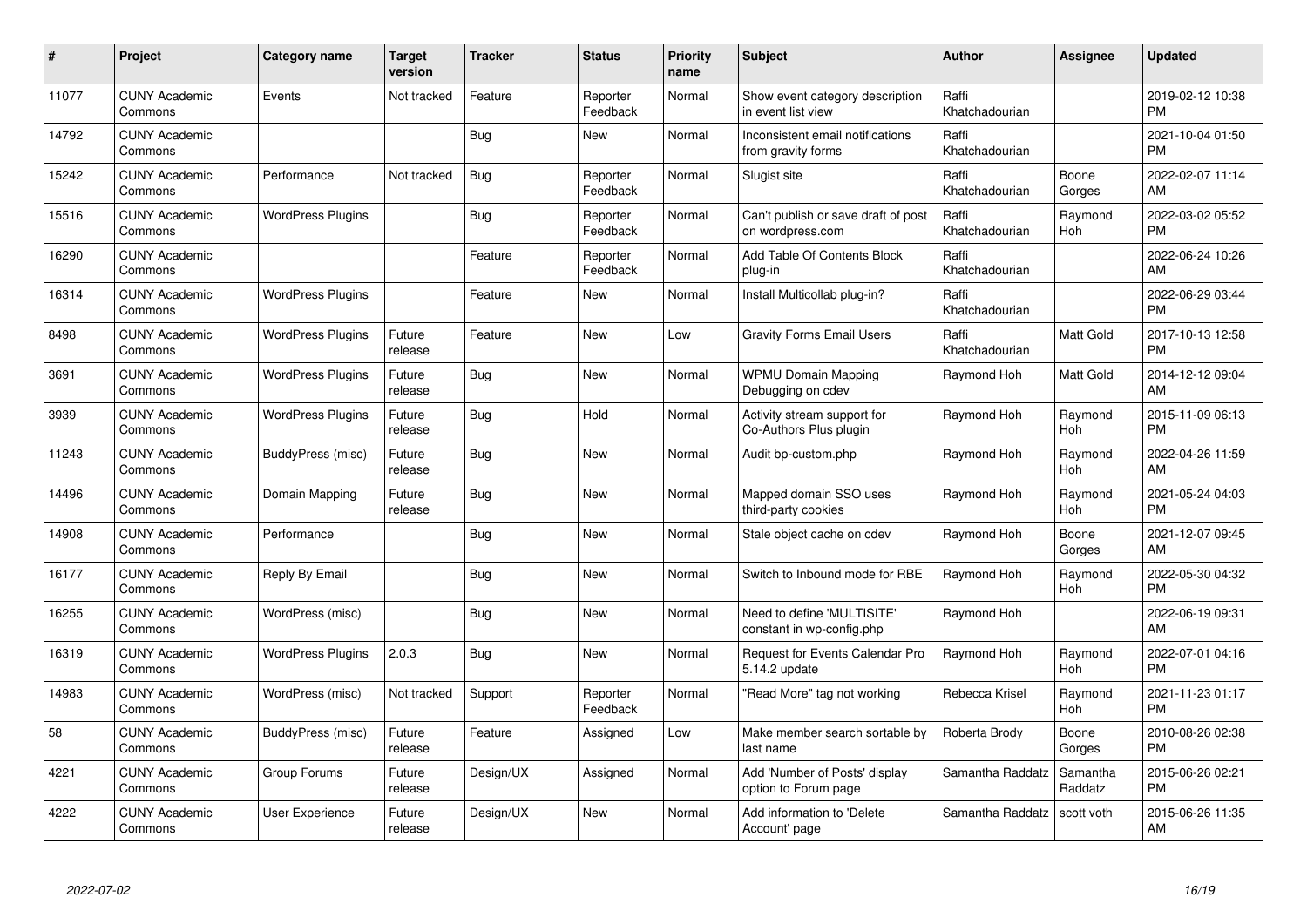| #     | <b>Project</b>                  | Category name            | Target<br>version | <b>Tracker</b> | <b>Status</b>        | <b>Priority</b><br>name | <b>Subject</b>                                                                       | <b>Author</b>    | Assignee            | <b>Updated</b>                |
|-------|---------------------------------|--------------------------|-------------------|----------------|----------------------|-------------------------|--------------------------------------------------------------------------------------|------------------|---------------------|-------------------------------|
| 4225  | <b>CUNY Academic</b><br>Commons | DiRT Integration         | Future<br>release | Design/UX      | <b>New</b>           | Normal                  | Add information to DIRT page (in<br>Create a Group)                                  | Samantha Raddatz | Matt Gold           | 2015-06-26 03:14<br><b>PM</b> |
| 4226  | <b>CUNY Academic</b><br>Commons | <b>BuddyPress Docs</b>   | Future<br>release | Design/UX      | New                  | Normal                  | Add option to connect a Doc with<br>a Group                                          | Samantha Raddatz | Samantha<br>Raddatz | 2015-09-09 04:08<br><b>PM</b> |
| 4253  | <b>CUNY Academic</b><br>Commons | <b>Public Portfolio</b>  | Future<br>release | Design/UX      | New                  | Normal                  | Encourage users to add portfolio<br>content                                          | Samantha Raddatz | Samantha<br>Raddatz | 2015-07-07 11:32<br>AM        |
| 4592  | <b>CUNY Academic</b><br>Commons | Events                   | Future<br>release | Design/UX      | <b>New</b>           | Normal                  | Event Creation - Venue Dropdown<br>Slow                                              | Samantha Raddatz | Boone<br>Gorges     | 2015-09-14 04:56<br><b>PM</b> |
| 4622  | <b>CUNY Academic</b><br>Commons | <b>Public Portfolio</b>  | Future<br>release | Design/UX      | New                  | Normal                  | <b>Profile Visibility Settings</b>                                                   | Samantha Raddatz | Samantha<br>Raddatz | 2015-09-21 12:18<br><b>PM</b> |
| 5298  | <b>CUNY Academic</b><br>Commons |                          | Not tracked       | Publicity      | New                  | Normal                  | Survey Pop-Up Text                                                                   | Samantha Raddatz | Samantha<br>Raddatz | 2016-03-22 12:27<br><b>PM</b> |
| 585   | <b>CUNY Academic</b><br>Commons | Group Forums             | Future<br>release | Feature        | Assigned             | Normal                  | Merge Forum Topics                                                                   | Sarah Morgano    | Boone<br>Gorges     | 2011-07-06 04:11<br><b>PM</b> |
| 1888  | <b>CUNY Academic</b><br>Commons | Home Page                | Future<br>release | Feature        | Assigned             | Normal                  | Refactor BP MPO Activity Filter to<br>support proper pagination                      | Sarah Morgano    | Boone<br>Gorges     | 2014-05-01 07:11<br>PM.       |
| 5826  | <b>CUNY Academic</b><br>Commons | <b>WordPress Plugins</b> | Future<br>release | Support        | Reporter<br>Feedback | Normal                  | <b>Remove Subscription Options</b><br>plugin from directory                          | Sarah Morgano    | Sarah<br>Morgano    | 2016-10-21 04:14<br><b>PM</b> |
| 3492  | <b>CUNY Academic</b><br>Commons | <b>WordPress Themes</b>  | Future<br>release | Support        | Assigned             | Normal                  | Add CBOX theme to the<br>Commons                                                     | scott voth       | Raymond<br>Hoh      | 2014-10-08 05:55<br><b>PM</b> |
| 4438  | <b>CUNY Academic</b><br>Commons | Events                   | Future<br>release | Bug            | Assigned             | Normal                  | Events Calendar - Export<br><b>Recurring Events</b>                                  | scott voth       | Daniel Jones        | 2016-05-23 04:25<br><b>PM</b> |
| 5827  | <b>CUNY Academic</b><br>Commons | <b>Public Portfolio</b>  | Future<br>release | <b>Bug</b>     | Assigned             | Normal                  | Academic Interests square bracket<br>links not working                               | scott voth       | Chris Stein         | 2016-08-11 11:59<br><b>PM</b> |
| 9515  | <b>CUNY Academic</b><br>Commons | <b>WordPress Plugins</b> | Not tracked       | Bug            | Reporter<br>Feedback | Normal                  | Text to Speech plugin - "More<br>Slowly" checkbox not working                        | scott voth       | Boone<br>Gorges     | 2018-06-13 02:26<br><b>PM</b> |
| 10226 | <b>CUNY Academic</b><br>Commons | Courses                  | Future<br>release | Feature        | <b>New</b>           | Normal                  | Add "My Courses" to drop down<br>list                                                | scott voth       | Boone<br>Gorges     | 2021-11-19 12:42<br><b>PM</b> |
| 10354 | <b>CUNY Academic</b><br>Commons | <b>Public Portfolio</b>  | Future<br>release | Feature        | <b>New</b>           | Normal                  | Opt out of Having a Profile Page                                                     | scott voth       | Chris Stein         | 2020-05-12 10:43<br>AM        |
| 10839 | <b>CUNY Academic</b><br>Commons | About page               | Not tracked       | Support        | <b>New</b>           | Normal                  | <b>Mission Statement Needs</b><br>Revision                                           | scott voth       | Matt Gold           | 2018-12-26 10:58<br><b>AM</b> |
| 10982 | <b>CUNY Academic</b><br>Commons | Domain Mapping           | Not tracked       | Support        | Reporter<br>Feedback | Normal                  | <b>CNAME</b> question                                                                | scott voth       |                     | 2019-01-22 04:29<br><b>PM</b> |
| 11386 | <b>CUNY Academic</b><br>Commons | WordPress - Media        | Not tracked       | Support        | Reporter<br>Feedback | Normal                  | disappearing images                                                                  | scott voth       | Boone<br>Gorges     | 2019-05-14 10:32<br><b>AM</b> |
| 11393 | <b>CUNY Academic</b><br>Commons |                          | Not tracked       | Publicity      | <b>New</b>           | Normal                  | After 1.15 release, ceate a hero<br>slide and post about adding a site<br>to a group | scott voth       | Patrick<br>Sweeney  | 2019-05-14 10:32<br>AM        |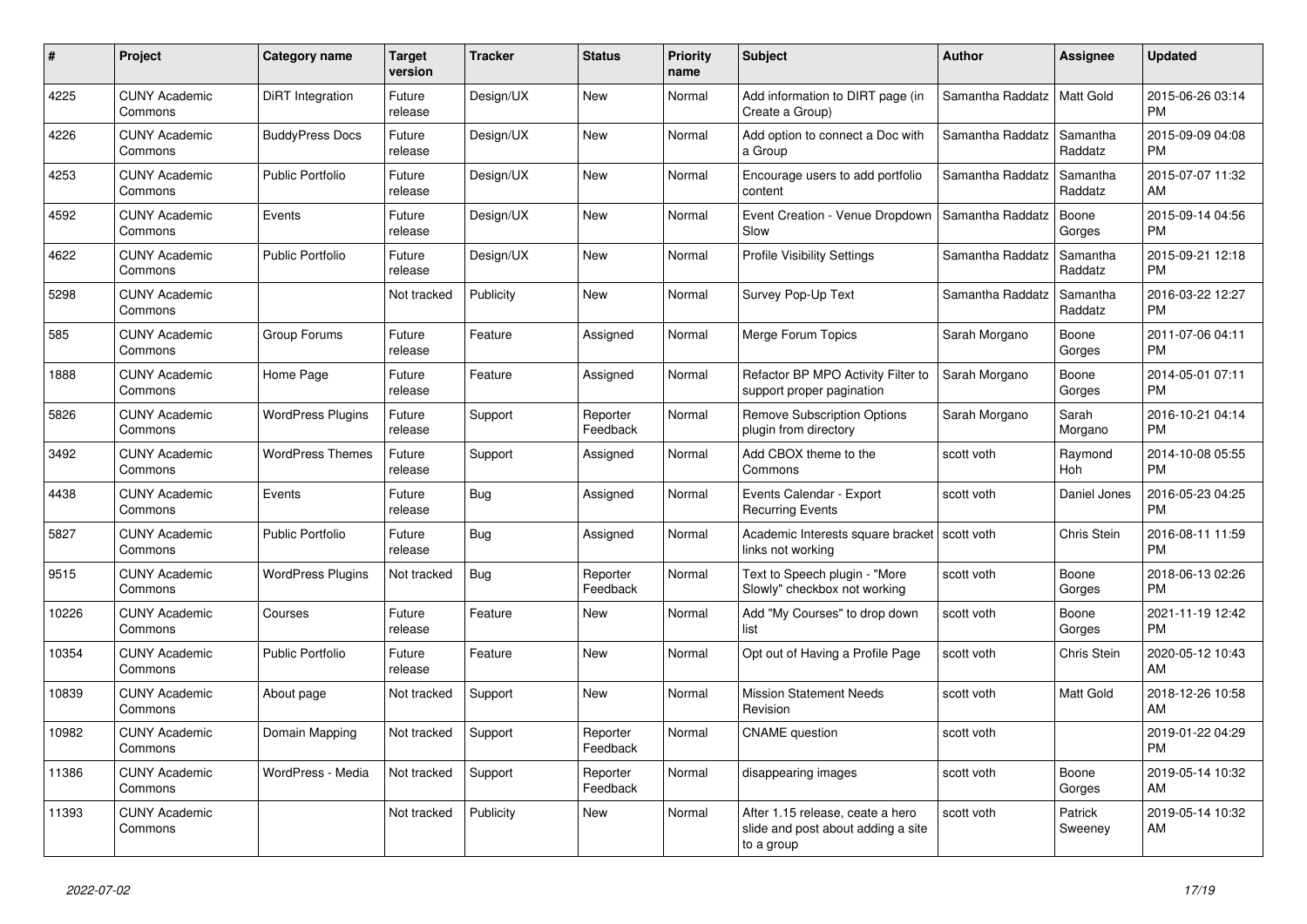| $\pmb{\#}$ | <b>Project</b>                  | Category name            | <b>Target</b><br>version | <b>Tracker</b> | <b>Status</b>        | <b>Priority</b><br>name | <b>Subject</b>                                                                      | <b>Author</b>     | Assignee           | <b>Updated</b>                |
|------------|---------------------------------|--------------------------|--------------------------|----------------|----------------------|-------------------------|-------------------------------------------------------------------------------------|-------------------|--------------------|-------------------------------|
| 11493      | <b>CUNY Academic</b><br>Commons | Domain Mapping           | Not tracked              | Support        | Reporter<br>Feedback | Normal                  | Domain Mapping Request - Talia<br>Schaffer                                          | scott voth        | Matt Gold          | 2019-08-06 08:39<br>AM        |
| 11496      | <b>CUNY Academic</b><br>Commons | <b>Public Portfolio</b>  | 1.15.2                   | Support        | <b>New</b>           | Normal                  | Replace Twitter Icon on Member<br>Portfolio page                                    | scott voth        | Boone<br>Gorges    | 2019-06-06 01:03<br><b>PM</b> |
| 11531      | <b>CUNY Academic</b><br>Commons | Events                   | Future<br>release        | Feature        | New                  | Normal                  | Main Events calendar should<br>include non-public events that<br>user has access to | scott voth        | Boone<br>Gorges    | 2019-06-11 10:00<br>AM        |
| 11788      | <b>CUNY Academic</b><br>Commons | <b>WordPress Plugins</b> | Future<br>release        | Support        | Reporter<br>Feedback | Normal                  | Plugin Request - Browse Aloud                                                       | scott voth        |                    | 2019-09-24 08:42<br>AM        |
| 11860      | <b>CUNY Academic</b><br>Commons | Registration             | Future<br>release        | Feature        | New                  | Normal                  | <b>Ensure Students Are Aware They</b><br>Can Use Aliases At Registration            | scott voth        |                    | 2019-09-24 08:46<br>AM        |
| 12247      | <b>CUNY Academic</b><br>Commons | <b>Publicity</b>         | Not tracked              | Support        | <b>New</b>           | Normal                  | <b>Screenshot of First Commons</b><br>Homepage                                      | scott voth        | scott voth         | 2020-01-14 12:08<br><b>PM</b> |
| 12392      | <b>CUNY Academic</b><br>Commons | Help/Codex               | Not tracked              | Documentation  | <b>New</b>           | Normal                  | <b>Updates to Common Commons</b><br>Questions on Help Page                          | scott voth        | Margaret<br>Galvan | 2020-02-11 10:53<br>AM        |
| 12573      | <b>CUNY Academic</b><br>Commons | <b>WordPress Plugins</b> | Future<br>release        | Bug            | New                  | Normal                  | <b>CommentPress Core Issues</b>                                                     | scott voth        |                    | 2020-03-24 04:32<br><b>PM</b> |
| 13946      | <b>CUNY Academic</b><br>Commons | <b>WordPress Plugins</b> | 2.1.0                    | Support        | Assigned             | Normal                  | Custom Embed handler For<br>OneDrive files                                          | scott voth        | Raymond<br>Hoh     | 2022-05-26 10:46<br>AM        |
| 14113      | <b>CUNY Academic</b><br>Commons | WordPress (misc)         | Future<br>release        | <b>Bug</b>     | Hold                 | Normal                  | Block Editor Not Working on this<br>page - Json error                               | scott voth        | Boone<br>Gorges    | 2021-03-05 11:01<br>AM        |
| 14394      | <b>CUNY Academic</b><br>Commons |                          | Not tracked              | Feature        | New                  | Normal                  | Commons News Site - redesign                                                        | scott voth        | scott voth         | 2021-09-14 10:46<br>AM        |
| 14994      | <b>CUNY Academic</b><br>Commons | cdev.gc.cuny.edu         | Not tracked              | Support        | In Progress          | Normal                  | Clear Cache on CDEV                                                                 | scott voth        | Raymond<br>Hoh     | 2021-12-07 03:51<br><b>PM</b> |
| 15767      | <b>CUNY Academic</b><br>Commons | WordPress (misc)         |                          | Support        | <b>New</b>           | Normal                  | Site loading slowly                                                                 | scott voth        | Boone<br>Gorges    | 2022-04-04 08:56<br><b>PM</b> |
| 16245      | <b>CUNY Academic</b><br>Commons | WordPress (misc)         |                          | Bug            | Reporter<br>Feedback | Normal                  | Save Button missing on<br><b>WordPress Profile page</b>                             | scott voth        | Raymond<br>Hoh     | 2022-06-16 03:09<br><b>PM</b> |
| 519        | <b>CUNY Academic</b><br>Commons | <b>BuddyPress Docs</b>   | Future<br>release        | Feature        | Assigned             | Low                     | TOC for individual docs - for new<br>BP "wiki-like" plugin                          | scott voth        | Boone<br>Gorges    | 2015-11-09 05:54<br><b>PM</b> |
| 4535       | <b>CUNY Academic</b><br>Commons | My Commons               | Future<br>release        | Bug            | <b>New</b>           | Low                     | My Commons filter issue                                                             | scott voth        | Raymond<br>Hoh     | 2015-09-01 11:17<br>AM        |
| 10439      | <b>CUNY Academic</b><br>Commons | Design                   | 2.1.0                    | Design/UX      | <b>New</b>           | Normal                  | Create Style Guide for Commons                                                      | Sonja Leix        | Sara Cannon        | 2022-06-28 01:43<br><b>PM</b> |
| 10368      | <b>CUNY Academic</b><br>Commons |                          | Future<br>release        | Feature        | Assigned             | Normal                  | Use ORCID data to populate<br>academic profile page                                 | Stephen Francoeur | Boone<br>Gorges    | 2018-09-25 01:53<br><b>PM</b> |
| 11624      | <b>CUNY Academic</b><br>Commons | WordPress (misc)         | Not tracked              | Support        | <b>New</b>           | Normal                  | Change pages into posts or swap<br>database for a Commons site?                     | Stephen Klein     | Raymond<br>Hoh     | 2019-07-09 11:04<br>AM        |